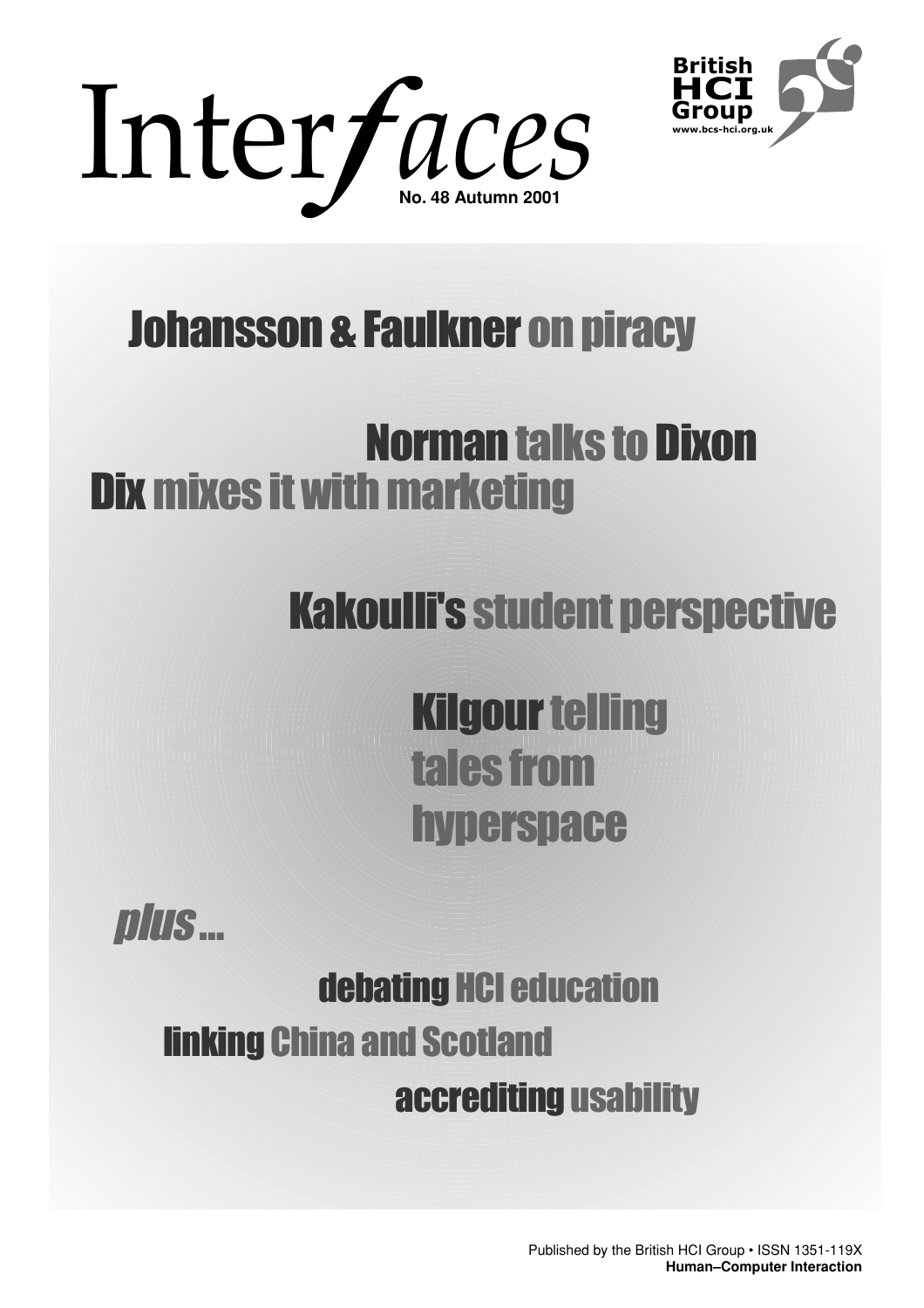# **contents**

- **2 Views from the Chair**
- **3 Editorial**
- **4 Usability: essential hints and tips from the customer side of the screen Conference report**
- **6 Piracy, profits and people**
- **7 Book Review**
- **8 Vet's Diary**
- **10 Usability Specialists' Accreditation Scheme**
- **15 Oh what a tangled web we weave…**
- **16 Educating tomorrow's HCI professionals A practitioner's view**
- **18 Sino-Scot link**
- **19 A beginner's perspective**
- **20 Artefact + marketing = product**
- **21 Book Review**
- **24 HCI Executive** *Contact list*

## Views from the Chair

This is my last editorial as chair of the British HCI Group. Gilbert Cockton has kindly agreed to be nominated as chair in my place on the slate for the AGM in Lille in September. He takes over at an exciting time with two major new initiatives in the pipeline. Dave Clarke, Nico MacDonald and Eamonn O'Neill have designed and implemented a web-based news service www.UsabilityNews.com. They are in the process of hiring a paid editor to co-ordinate the content of this service that we hope will both be useful to our members and more generally will raise the profile of usability as an area of expertise.

The other initiative, equally ambitious for a voluntary committee, is to design a light-weight accreditation scheme to fit the needs of our members (see article on page 10). Here we are very much at the consultation stage and I would urge anyone with an interest in this issue to return the questionnaire with any comments that can help us get this right.

I have enjoyed being your chair for the past four years. I guess nothing very startling has happened during my tenure. I do think, however, that there is more and more a feeling of community amongst HCI folk. The British HCI Group has made a considerable contribution to this gradual change through its conference, email list, web site, meetings and of course this magazine. I hope you will continue to support the new executive committee in this endeavour in the years to come.

#### **Andrew Monk**

a.monk@psych.york.ac.uk

## **Editorial**

A certain grizzled Glaswegian announced at the ScotlandIS Usability Forum that 'Usability was a dried up backwater of HCI'. On the one hand this supports my view that usability is mature enough to be suitable for technology transfer programmes (such as TCS). On the other hand, has everyone really drunk the usability stream dry? Any four-year-old teaches you that usability expands like the universe. Human abilities and expectations evolve – yet another challenge for 'Design Darwinism'!

Our new commissioning editor Alex Dixon scores a scoop in his first contribution, with an exclusive conversation with the Don himself at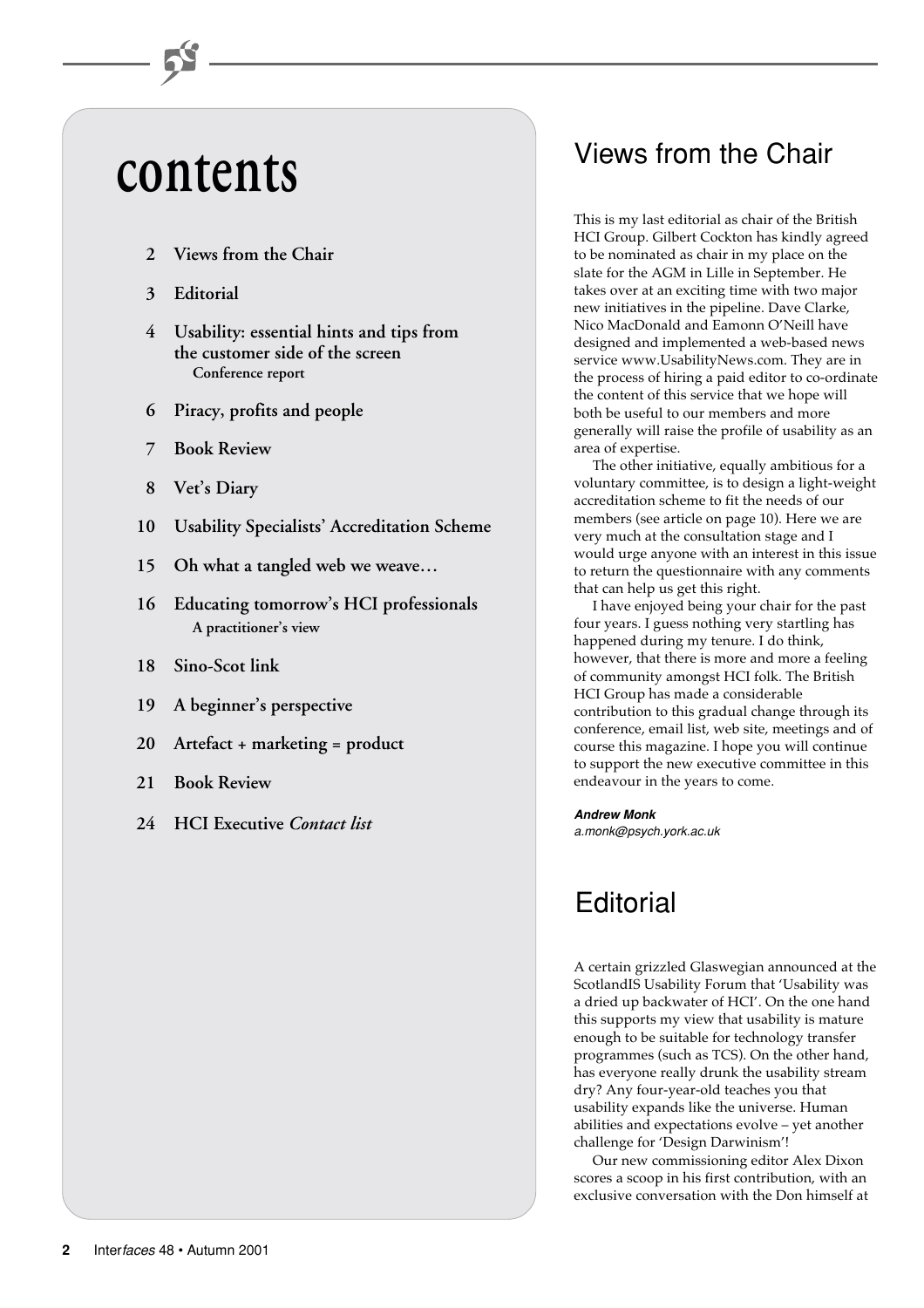## Editorial … continued

the Usability conference at InternetWorld. Alex also reviews the conference. Alan Dix chips in here with a timely analysis of the key role of marketing in the usability of products, and the trust that must be maintained between the vendor and  $the *user*$ 

Long-time contributing editor Xristine Faulkner, as well as yet another book review (how does she read so much?!), helps launch 'Learning and Doing', our focus on student work. In the last issue I announced a section called 'Group Projects' and promised to bring back 'My PhD'. Reality is never quite as tidy! However, we do have three contributions from learners at different levels. Sofie Johansson and Xristine (her honours project supervisor) tell a compelling tale of contemporary human motivation and ethics. Andreas Kakoulli shares his first impression, as an undergraduate computing student, of HCI. Lastly, one of the first groups of students on our MSc Interactive Technologies for e-Commerce, describe an actual 'Interactivity without Frontiers' solution – the Sino-Scot link.

This is only one of several pieces that should broaden our minds in advance of the Lille conference, September 10th– 14th (see http://www.ihm-hci2001.org/ – or, indeed, find your way there from http://www.usabilitynews.com/ ). With a fair wind, one of the most important contributions from Lille may be a definition of a 'Usability Professional', and, by inference, the role of HCI educators. The middle pages of this issue contain a questionnaire that we need YOU to complete and return, to influence the definition of a Usability specialist's competency. Jonathan Earthy and Andrew Monk's exhaustive and exhausting work have defined the proposed criteria for

accreditation. This will also be the subject of an 'HCI in Practice' session at Lille. On the following day will be the panel session that Chris Rourke describes in this issue. At a time when educators are increasingly required to design programmes that dovetail onto checklists and levels of competency defined by industry, professional or standards bodies, in the interplay between these two sessions, and related activities at the conference, lies the future for many of us. Linking nicely is Sandra Cairncross's book review on cyber-ethics – in particular she notes the emphasis by the BCS on increasing the ethical knowledge of computing professionals.

Our long-time pillars of wisdom, a somewhat rowdy Cassandra Hall, and the *vieux* storyteller himself, Alistair Kilgour, complete this issue, each with their own entertaining ability to think about the past and the future while pointing out the failings of the present. From each we get a sense of how usability really is perceived outside this community and there is clearly much yet to be done.

Lastly, as the Monk age gives way to the Cockton era, I would like to salute our retiring Chairman. Andrew Monk's tenure pre-dates considerably my involvement in the British HCI Group, but he has helped me considerably in this publication – with content, advice and support. His chairmanship of the BHCIG executive meetings (and management of the Group) have been an inspiration, and he has laid well the path for Gilbert's world domination.

> **Tom McEwan** Editor

### **RIGHT TO REPLY**

Make Interfaces interactive! We invite you to have your say in response to issues raised in Interfaces or to comment on any aspect of HCI that interests you. Submissions should be short and concise (500 words or less) and, where appropriate, should clearly indicate the article being responded to. Please send all contributions to the Editor.

### **NEXT ISSUE**

Interfaces welcomes submissions on any HCIrelated topic, including articles, opinion pieces, book reviews and conference reports. The next deadline is **15 October**, but don't wait till then – we look forward to hearing from you.

**To receive your own copy** of Interfaces, join the British HCI Group by filling in the form on page 23 and sending it to the address given.

with thanks to commissioning eds: Vet's Guide: Alistair Kilgour, alistair@realaxis.co.uk Learning and Doing: Alex Dixon, alex.dixon@virgin.net Book Reviews: Xristine Faulkner, Xristine@sbu.ac.uk

Deadline for issue 49 is **15 October 2001**. Deadline for issue 50 is **15 January 2002**. Electronic versions are preferred: RTF, plain text or MS Word, via electronic mail or FTP (mail fiona@hiraeth.com for FTP address) or on Mac, PC disks; but copy will be accepted on paper or fax.

**Send to: Interfaces, c/o Tom McEwan, School of Computing, Napier University, 219 Colinton Road, Edinburgh EH14 1DJ**

**Tel: +44 (0)131 455 4636; Email: T.McEwan@napier.ac.uk**

**and** copy email submissions **to Fiona Dix, Interfaces production editor; email: fiona@hiraeth.com**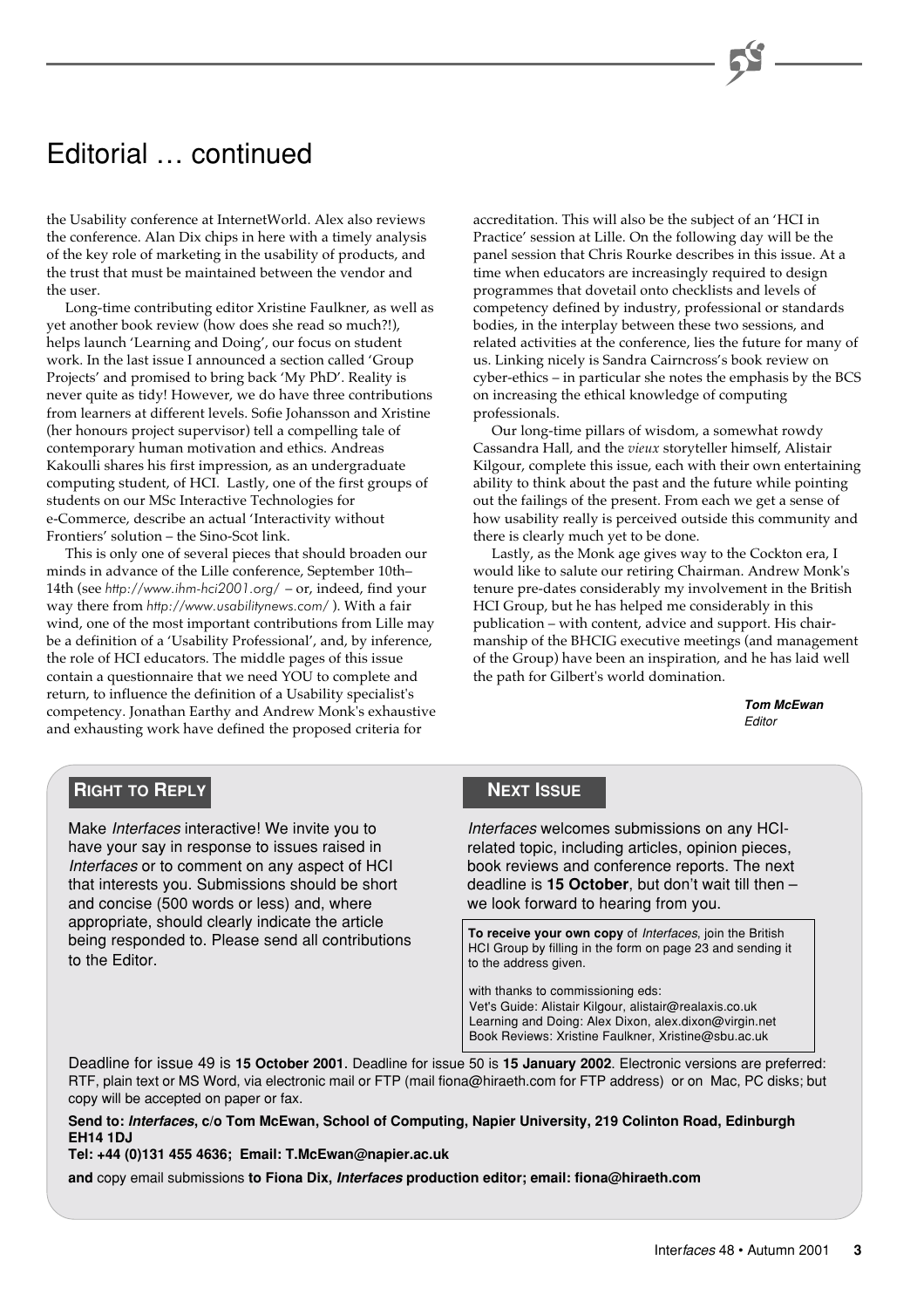### Usability: essential hints and tips from the customer

### 6th June 2001 London, UK

This one-day conference took place at this year's London-based Internet World

exhibition. Senior business managers found out how usability specialists can contribute to business success. Usability specialists had an opportunity to reflect on how best to provide their contribution to business success.

Our chair was Harold Hambrose, President and CEO of Electronic Ink, whose training was as a product and user experience designer. He therefore shares the interests of both business people and usability specialists. In his opening speech he posed such questions as, 'Could usability have saved us from the dotcom bust?', 'Can usability affect the development of information appliances?', and declared that usability is as much about business strategy and success as it is about user experience.

Don Norman was the keynote speaker, addressing the topic: *If the customers matter, then the customer experience is critical*.

Norman gave us some examples that illustrate how poor web design can be. He quoted from a recent New York Times article an account of an attempt to purchase a known item through Sony's website. The journalist could not find the required product, was 'shocked at how dreadful' the site was, and then used a phone to make the purchase.

Next Norman discussed a study by his company (The Nielsen Norman Group) in which journalists were asked to find basic contact details and other company information from corporate websites, a typical task for this group of users. Only 60% of the journalists were successful.

Good design requires that you ask questions like, 'Who are the users?' and 'Why do you have a website?'. Norman told us that the poor quality of many websites arises because these questions are neither asked nor answered.

Maybe Sony's intention was that their website should provide a good experience for visitors. But neither people who want to buy a product nor potential employees have a good experience. To find out if a site works, says Norman, get people who match the demographic of your target users and watch them doing the tasks they care about.

Note that Norman said to watch, not to ask. He warned against using focus groups because we learn the wrong things from them. There are two reasons. First, what people say they do is different to what they actually do. Second, influenced by the social context and command characteristics people tell us what they think we want to hear. To understand what users really do you must watch them doing what they really do.

When you are designing you cannot talk to the users. In any case, users will probably do something different to what they say. Therefore Norman proposes Human-Centred Design as the most effective approach to successful design. This provides the cycle of observe, design, test, redesign. Create paper prototypes and watch people using them. Norman warned that, 'Any company that's proud of its user test lab is in trouble!'

Phil Barrett of Flow Interactive gave us comprehensive advice on *Planning and Performing Worthwhile Usability Tests*. His message was that usability testing doesn't work if you only test at the end of a project. By then there's no time, money, or energy left to address any problems that are discovered. Barrett confirmed that the most successful tests are quick, light and frequent.

During his survey of many alternative usability techniques Barrett declared that there can be some value in using focus groups, provided that this happens early in the design phase and is only used as one part of the whole design process.

Barrett gave us many tips on successful user testing, including eliciting running commentaries, and being sensitive to test subjects whose personal goal of retaining dignity is challenged during observed user tests.

Barrett also had a message for interface designers. 'Usability testing is your right!', he told them. He explained that programmers can test their work to see if they got it right by running their code. By contrast information architects and interface designers are expected to get their work right without testing. He urged them to demand usability tests to provide them with the feedback they need.

Barrett declared that a usability lab is not essential for conducting usability tests. He explained that a lab is of no benefit to users or usability testers – testing in an ordinary, quiet room is sufficient; a lab's purpose is to let management and the production team see what happens when people try to use their software products.

Barrett also spoke about the value of outsourcing usability testing, and he gave us a comprehensive introduction to international usability testing. He explained that the cultural differences between nations mean it is essential to use local usability specialists in each country, and to give them autonomy to prepare and conduct their own tests. It became clear that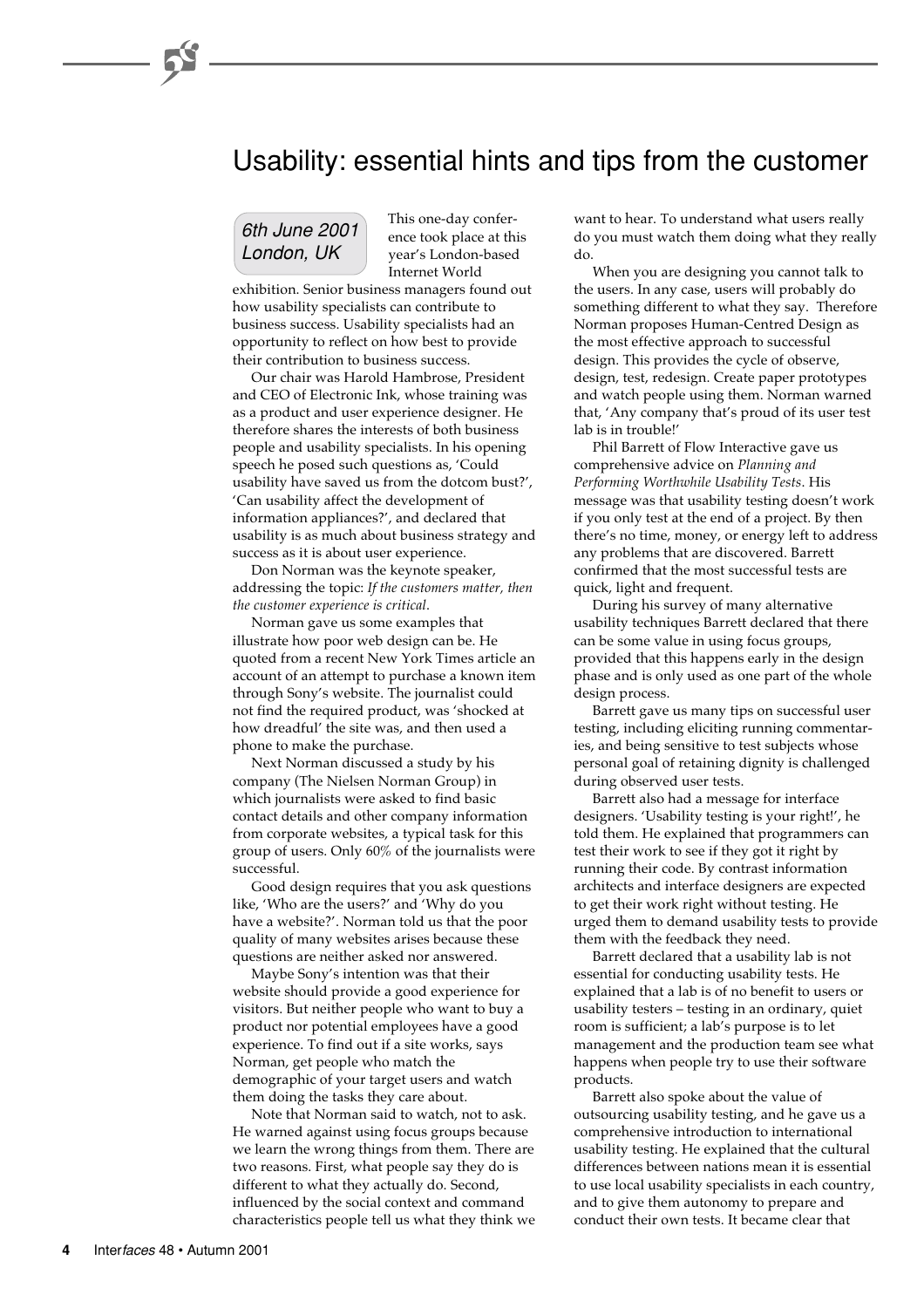### side of the screen

international usability testing is a complex, but necessary process.

The first of a number of panel discussions addressed the topic, *Usability for the International Site*. The panel comprised Nic Newman (BBC News Online), Toby Lovern (GlaxoSmithKline), Peter Van Dijck (Vardus) and David Gerken (Ask Jeeves). We learned that best web design practice in one nation is not the same as the best practice in another, so, for example, audiences in Italy and the UK would require different designs. Each culture has its own preferences for things like hot spots, colours, and the location of search boxes. To illustrate how cultural preferences create a demand for different styles of content we were told that the BBC's African pages show more news, whereas their UK and US pages show more features.

The *Mobile Usability* panel comprised Richard Jelbert (Argogroup), James Pearce (Encerca), Scott Weiss (Usable Products Co) and Toby Lovern. Cost, tiny bandwidth and breaking connections were identified as key usability problems of mobile devices, though 3G will provide better bandwidth and improved connections. There are no universal usability guidelines for mobile devices, though initiatives like Scott Weiss's wirelessroundtable.org promote the development of mobile user interface guidelines. The 'walled garden' approach makes WAP sites hard to get to and difficult to bookmark. The outdoor context of use of mobile devices makes it more difficult to complete satisfactory tests; lab tests are valid, but users will encounter more severe problems when using devices for real in the street.

Dominic Cameron (lastminute.com) and Ian Germer (Vodafone Multimedia) made up the final panel on *Finding Your Voice*. Voice interfaces are set to become more important as we move to a single network. Using voice you can create a very engaging user experience. Voice recognition is most successful for narrowly defined tasks. A user's context determines whether a voice interface is appropriate, so alternative modes must be available. Error handling is much more difficult with voice interfaces than with web interfaces, and this is a fresh challenge for usability specialists.

During the day we learned that future success will depend on equal emphasis being given to technology, usability and business issues. This one-day conference successfully promoted the value of usability to business and highlighted what usability specialists must learn from their business-oriented colleagues.

### **Alex Dixon**

**Later in the day I questioned Don Norman**. I asked what were the three most important messages or issues for the usability community? Norman responded:

- (i) Stop being bigots
- (ii) Usability is always secondary
- (iii) Ask what value is being delivered to the user and to the company.

Norman pointed out that marketing specialists provide quantitative analysis to support their case; by contrast usability specialists do a bad job of demonstrating the value they contribute. He wants to see usability and marketing people working as allies. But he recognises that usability specialists are closer to the university research community. Since universities don't have experience of delivering real products they have less expertise in managing costs and customer services. This influence has affected usability specialists who work in industry. So Norman's plea is that usability specialists learn the language of business. Ultimately you need to be an executive to have an impact on usability.

Norman continued. The perspectives of marketing and usability are both intelligent and are both correct. However, these two perspectives address different dimensions of a multidimensional design problem and so there can be contradictions. During his talk he told us that, 'Highly usable products are very dull,' and 'Highly sexy products are unusable.' You must choose a solution by determining what's best for the business. It is the Project Manager's duty to find the right balance and propose this to Finance who controls the budget. A single answer is never optimal.

'I never go to the store looking for "a usable product"' says Norman. People in a store are looking for something that will make their life better. A product must have the right functions and be enjoyable; as a secondary quality a product must be understandable, though this might not be apparent at the time of purchase. His 98-year-old father had recently bought a scanner, complete with its 150-page manual. The product marketing was great, but the product should be designed so it doesn't need a manual, or at least, not a long one.

I asked whether the design of a product can ever eradicate the need for a manual? No! Complex things are complex! We are always faced with new jobs, new tasks, and new devices. Learnability comes from understandability. Today we design unnecessarily complex products, and the poor manual writer struggles to make it sound sensible. The better way to design is to start by writing the simplest possible manual for the task, and then making sure the product itself fits the manual.

> **Alex Dixon** alex.dixon@virgin.net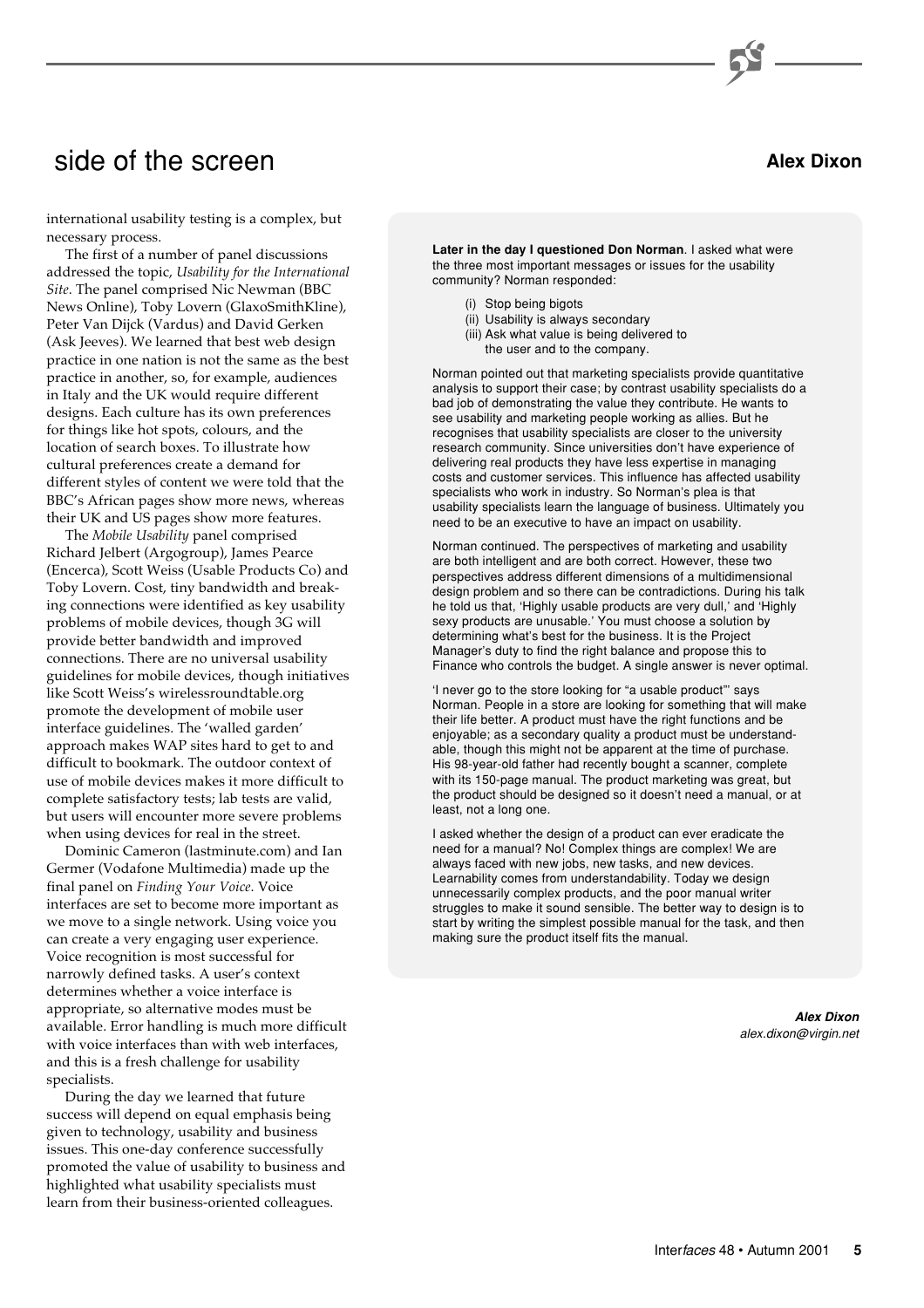# Piracy, profits and people

### **Sofie Johansson and Xristine Faulkner**

There is a wealth of electronic material available that can be copied easily and without additional equipment. Chesterman and Lipman describe software in a way reminiscent of Anglo Saxon riddles: '… *something which can be stolen without depriving the owner of it, a commodity which can be extremely valuable, and yet falls outside the normal political and social definitions*' (Chesterman and Lipman, 1988). Software piracy has a huge impact on software houses and some are willing to pay handsomely to catch the perpetrators (Knight, 2000; McAuliffe, 2000).

Software needs international laws; different laws in different countries do not assist an international manufacturer. To be fair, software piracy does not have a very long history, probably because software has had little time to develop one. However, it gathered its impetus in the UK at the end of the 1970s since prior to the Copyright Amendment Act of 1985 software houses depended on suing for breach of contract. The falling cost of PCs increased their numbers and the need for software, which remains relatively expensive, so people resort to piracy. Unfortunately, software is easy to copy; and the Web has made that easier.

Our small, pilot study of 127 respondents representing 5 culture groups examined the cross-cultural variation of attitudes to copyright. We believed that different cultural groups would hold different attitudes to software piracy.

A culture group is not defined here by nationality, but as a group of people holding similar beliefs. Although some of the samples are drawn from the same country they aren't *Swedish* or *English* cultures but separate cultural groups. The way people behave is influenced by their attitudes and people tend to judge what is normal by what people around them do and believe in (Atkinson, 1993). Or, as Terry Pratchett puts it: '… humans derive their notions of what it means to *be* a normal human being by constant reference to the humans around them … '.

Software pirates say software houses make huge profits and 25% of our respondents 'agreed' or 'strongly agreed' that software manufacturers can 'afford' piracy. But software piracy has very serious implications not just for software houses but for related industries too. The global economy, government income from taxes and employment rates are all affected. According to Price Waterhouse Coopers the software industry provided 334,181 jobs in Western Europe in 1996. Reducing software piracy might lead to greater economic activity, increased employment and governmental revenue.

Five different subject groups were chosen for our study (see Table 1): a university and an architectural company in

| Origin of Group             | <b>Letter Code</b> |
|-----------------------------|--------------------|
| College, Malmö Sweden       |                    |
| Airforce Base, Sweden       |                    |
| University, Sweden          | C                  |
| University, England         |                    |
| Architectural firm, England |                    |

Table 1: Overview of group codes

the UK, and from Sweden, a college in Malmö, a Swedish air force base; and a Swedish university. The anonymous questionnaire was produced in English and Swedish.

All respondents have computer access and all but one used the Internet. Nearly 5% have never heard of software piracy. However, the same respondents, A37, B4, B11, D29, D30, D31, are aware copyright applies to computer software and games; so this might be unfamiliarity with terminology. All respondents in groups A and C knew copyright applied to software. However, not everyone did; 10% of group D and 5% in B and E. Despite the high awareness of copyright few respondents would report piracy. Group D was least likely at 3%. Group E most likely, with 16%. For group A it was 5% and group B 10%.

Table 2 displays the minimum and maximum score obtained regarding attitudes to software copyright. The minimum obtainable score for this is 7, indicating a very positive attitude to copyright. The maximum is 35, indicating a very negative attitude to copyright.

| Group          | No. | Min   | <b>Max</b> | <b>Group Mean</b> | St. Dev. |
|----------------|-----|-------|------------|-------------------|----------|
|                | 41  | 16    | 35         | 27.05             | 4.335897 |
| в              | 20  | 9     | 26         | 22.50             | 3.593976 |
| C              | 16  | 14    | 29         | 23.90             | 3.593976 |
| D              | 31  | $15*$ | 33         | 25.06             | 5.656854 |
| Е              | 19  | 11    | 25         | 20.16             | 3.700798 |
| <b>Total N</b> | 127 | 9     | 35         | 24.24             | 4.964503 |

\* Min Value was actually 10, but this person did not answer all the questions, therefore this score was disregarded.

Table 2: Table of scores and means

Sofie led a focus group consisting of students and professionals. Two main points were discussed: Why do you think people use pirated software? If the people using this type of software had the money, do you still think they would buy it?

Describing their response to question 1, Sofie sang an old song by ABBA: '*Money, money, money*…' (well, she is Swedish). Clearly, money is the motivator here. The students in the group were unanimous they could not afford software. Surprisingly, the well-paid professionals agreed. Both also mentioned how easy copying was.

The majority of the respondents hold a negative to quite negative attitude to copyright, independent of culture group, but with a tendency towards higher negative attitudes amongst the students.

Leon Festinger's Cognitive Dissonance theory suggests people strive to achieve a cognitive consistency. When they act in contradiction to their beliefs, a dissonance is created. To reduce this they tend to alter their attitudes to accord with their behaviour. It is easy to understand how students justify their behaviour. They know copying software is wrong, but use their impecunious state to justify it. Software profits ease a guilty conscience and legitimise the illegal and immoral.

The law surrounded photocopying, copying of music and TV for personal use has changed in the face of unenforceable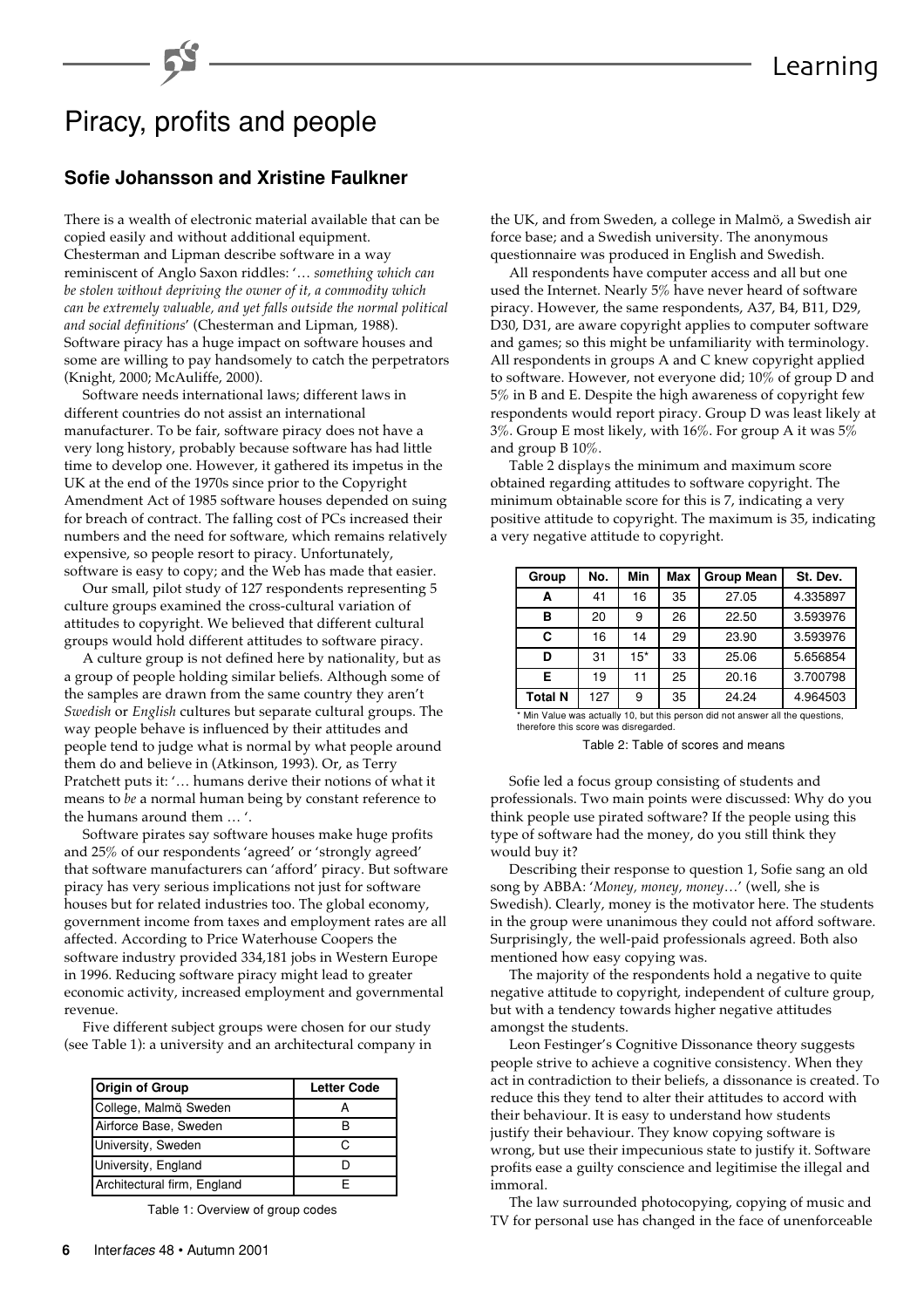## and Doing

laws. FAST might continue to make swoops and pirates will be caught but law is only effective when enforceable. Unfortunately, copying software doesn't seem wrong to people and prevention is difficult without reducing accessibility and usability. Software houses seem to have a stark choice: waste money tilting at windmills or reduce their prices so copying is not worth the effort. But judging from our albeit small pilot study, asking people to see that what they are doing is wrong may not be an option.

### **References**

Atkinson et al, (1993). *Introduction to Psychology*. 11th Ed. Orlando: Harcourt Brace & Company.

Chesterman and Lipman, (1988), in Gurnsey, G (1995). *Copyright Theft*. Hampshire: Aslib Gower.

Knight, W. (2000). *Microsoft offers to replace pirated software*. <http://www.zdnet.co.uk/news/2000/40/ns-18368.html> (last visit 20/4/2001)

McAuliffe, W. (2000). *Microsoft launches massive anti piracy campaign*. <http://www.zdnet.co.uk/news/2000/30/ns-17058.html> (last visit 20/4/2001)

Price Water House Coopers for Business Software Alliance, (1998). *The Contribution of the Packaged Software Industry to the European Economies.* [http://www.pwcglobal.co./gx/eng/ins-sol/publ/index.html](http://www.pwcglobal.co.uk/gx/eng/ins-sol/publ/index.html) (last visit 2/3/2001)

**Sofie Johansson and Xristine Faulkner**

### Book Review **Sandra Cairncross**

Cyberethics: Morality and Law in Cyberspace Richard Spinello Jones and Bartlett Publishers 2000

The growth of the internet has brought with it a growth of social,

ethical and legal issues which both developers and users increasingly have to be aware of. *Cyberethics: Morality and Law in Cyberspace* focuses on four of these: free speech, intellectual property, privacy and security. Its primary purpose is to 'carefully review the social costs and moral problems that have been triggered by the expanded use of the [internet]'. In so doing it draws on the work of legal experts and philosophers.

The book is aimed at students and special features include case studies which apply theories to real-life situations, thereby bringing the subject alive, and exercises to help students review their grasp of the key concepts through reflection and (ideally) discussion with others. Recommended readings are also given. There is also a companion web-site ([www.jbpub.com/cyberethics](http://www.jbpub.com/cyberethics/)) which provides additional resources both for students and lecturers.

The book opens with an overview of the internet and ethical values. Traditional ethical frameworks from different philosophical traditions are described. Computing students who have never studied philosophy may find this challenging but the author gives examples of how the

The 16th British HCI Group Annual Conference

# HCI 2002

South Bank University: London September 2nd to 6th 2002

# Memorable Yet Invisible

As interactive technology becomes more and more pervasive, user interfaces have to become less intrusive. However, interfaces are also being used to project identity and so have to be both recognisable and memorable. Designing systems that are memorable yet invisible presents a new set of challenges to the HCI community.

The 16th annual conference will examine these issues.

Conference chair: Fintan Culwin fintan@sbu.ac.uk

Further details are available from

**<http://www.bcs-hci.org.uk/hci2002/>**

theories can be applied in real-life situations, for example the morality of an employer's decision to inspect employees' emails is explored from an utilitarian framework, and Kant's theory of pluralism is applied to spamming. This helps bring the theory alive and make it more relevant.

Having explored ethical frameworks the author then goes onto examine key areas: governing and regulating the internet, free speech and content control in cyberspace, intellectual property is cyberspace, regulating internet privacy, and securing the electronic frontier. Case studies are provided and questions are set which encourage students to explore issues for themselves. These could form the basis of classroom-based discussion in the form of seminars or even debates.

At a time when the British Computer Society is asking that professional issues be explicitly addressed in our programmes, this book has a useful role to play as a reference point for lecturers and students alike. The teaching of professional issues should not be left solely to modules on ethics or professional development. Ethical considerations and human implications of design issues can and should be woven into a range of modules especially those on system design and development. However this is unfamiliar territory for many of us; books such as this one can provide a useful starting point.

> **Sandra Cairncross** Teaching Fellow & Senior Lecturer Napier University School of Computing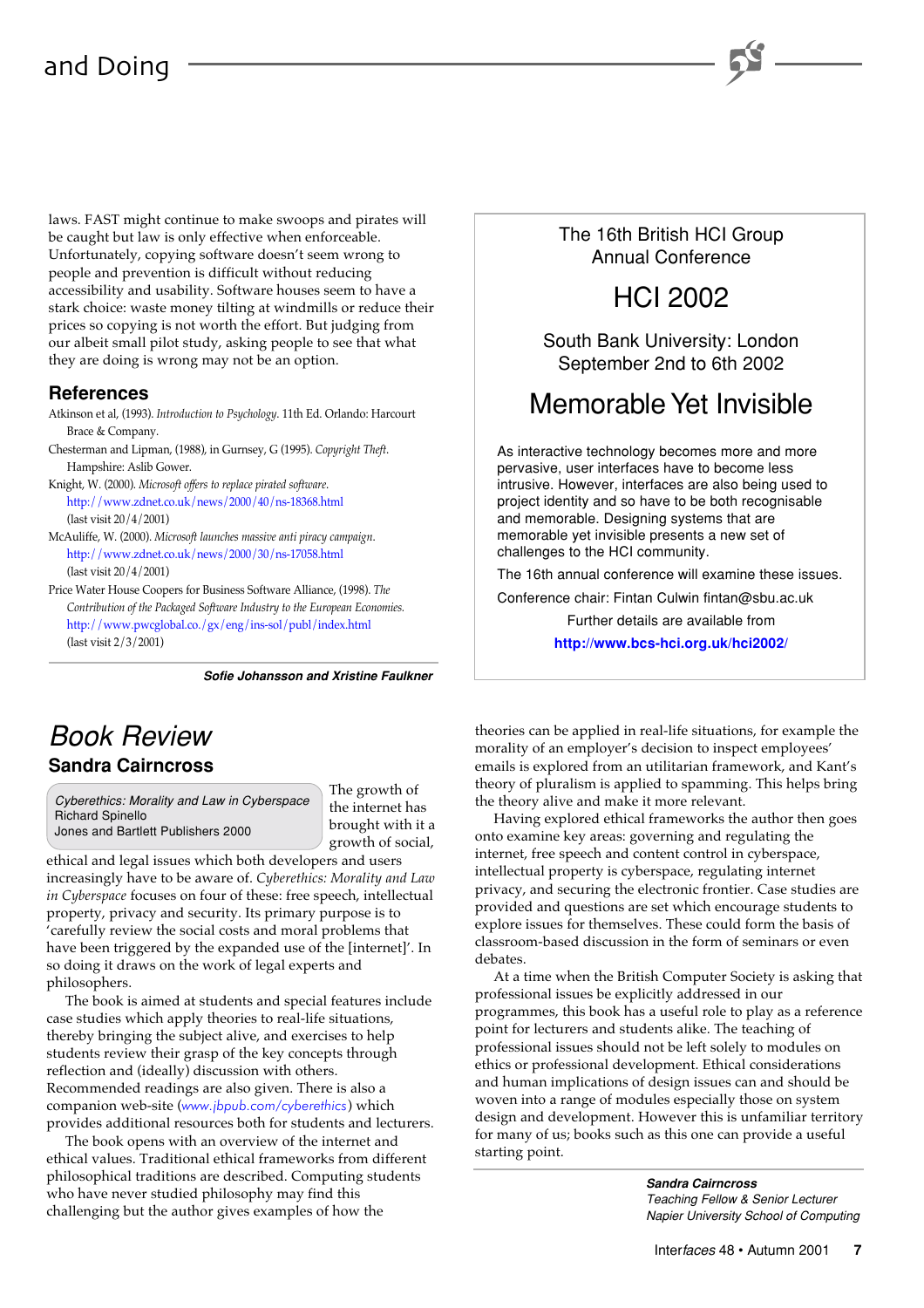# Vet's Diary Telling Tales

One of my all time favourite papers, which I have referred back to and recommended to others countless times in the eight or so years since I first read it (in report form), is *The Homeopathic Fallacy in Learning from Hypertext*, by Jean McKendree, Will Reader and Nick Hammond (published in *Interactions*, 2:3, pp74—82). This is a comprehensive and incisive exposure of several unexamined and generally unfounded assumptions which lie behind the exaggerated claims made for hypertext, as a more effective way of presenting knowledge in support of online learning. Everyone who regularly uses the web has by now had extensive experience as a hypertext user, and will have appreciated for themselves both its strengths and its limitations as a knowledge repository and learning resource.

I was recently involved in restructuring and extending for use in distance-learning mode some course notes on multimedia designed by their originators (Lachlan Mackinnon, Christian Jones and others at Heriot-Watt) as handouts to accompany a conventionally delivered on-campus taught module. Apart from 'filling in the gaps' (i.e. capturing as text and pictures the added value provided verbally by the lecturers in live on-campus presentation), what I finished up spending most time and energy on was attempting (with rather limited success, it has to be said) to restructure the material into a linear, logical sequence. In effect I finished up writing (or at least editing) a book.

But wasn't this intended for web delivery? Yes indeed. When I realised what I had done, my first thought was, 'Oh McLuhan!'. This just confirms, I thought, that I am trapped in that old-fashioned, outmoded linear mode of thinking deriving from the Gutenberg galaxy, totally inappropriate in the new world of the web. But then I remembered the homeopathic fallacy paper, and didn't feel so bad. I have always felt that refusal by hypertext writers to impose a linear structure on their material

was a dereliction of authorial duty, laying on the reader a responsibility which rightly and ineluctably belongs to the writer, whether the work is fact or fiction. One major part of an author's work is, or should be, deciding where to put things — the other part being what things to put.

Complementary to the fallacies about the supposed advantages of hypertext is the belief that linear presentation imposes sequential access by the reader. Quite the reverse is of course the case, as the HF paper also reminds us. Like most people, I frequently read the last paragraph (or the conclusions section) of an article or paper first, and it is surprising how often the experience of reading a novel is enhanced and enriched by reading the first chapter again after getting to the end. An additional and significant advantage of the linear structure, whose importance cannot be exaggerated, is that readers always know what they are missing  $-$  that is, what they have not yet read.

Beyond that, there is something deeper here, connected with the power of narrative. Much has been written recently about the significance of narrative in HCI — for example, the work of Carroll and others on scenario-based design (reviewed by Iain McGregor in issue 47 of *Interfaces*). What are scenarios if not little stories of possible encounters between 'real' (though usually invented) users and 'real' (though often simulated, or incompletely functional) systems?

The ease with which readers or listeners are drawn in to a narrative, however bare the bones, and however often they are reminded it is 'just a story', relates to something fundamental in the human psyche. If you need convincing of this, have a look for example at Italo Calvino's *If on a Winter's Night a Traveller*. Here the author repeatedly suspends the narrative to start a new, nested one, and although you feel sure you are being hoodwinked (and you are), you fall for it every time. A few simple phrases, a few seductive words, and

### **Alistair Kilgour**

your imagination is off again, creating, speculating and above all engaging with the characters and their unfolding tale, silencing completely the small rational voice telling you it's all an illusion — not to mention the voice of the narrator (also of course an illusory construct), constantly breaking in to comment of the action. Somehow this just adds to the enjoyment.

An even more impressive demonstration is the novel *Pfitz* by Andrew Crumey (a Scottish writer who deserves to be better known formerly an astrophysicist at St Andrews University, now literary editor of *Scotland on Sunday*). This is a story about imagination, simulation and authenticity, concerning the creation by a wealthy and eccentric prince of a fully documented and selfconsistent invented country, complete with writers, scientists, and libraries full of their works. It is also a love story and a detective story, peppered with interjections by the narrator commenting on the characters and the events, and on the nature of the enterprise they (and you) are engaged in. Unlike in the Calvino tale, the story stack is successfully and triumphantly popped, all narrative strands unwound, and the mystery solved — a real *tour de force*.

By the way (this should maybe be a hypertext link — an aside which can be skipped if you are anxious to get on with the story) I recently got confirmation that the power of the narrative is just as strong in film maybe you never doubted it  $-$  even when the authors are there on screen arguing about the plot and the characters. The film *À l'Attaque* (quaintly translated as *March On!* in English), directed by Robert Guédiguian, is at the outer level about two friends working together and arguing about the sceenplay for their next film. As they write we see their ideas, the scenes and characters they invent, brought to life in the 'film within the film'. To begin with, the characters and their situation seem rather uninteresting. But gradually you get drawn into their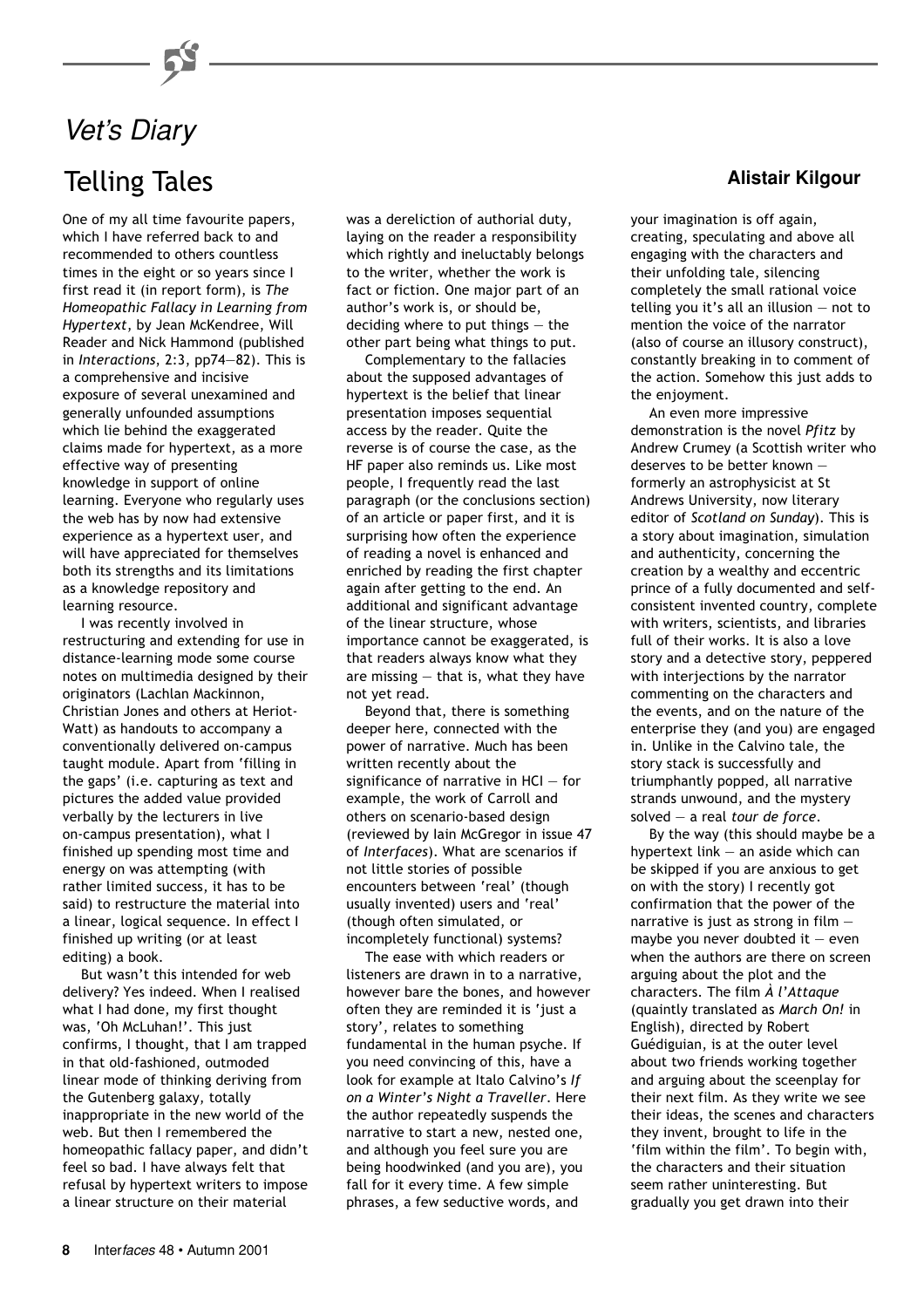story, and in the end are moved by their plight, and feel like cheering the final happy ending, even though you know it is a fairy tale, and much less 'realistic' than the tragic alternative the writers first offer, and also themselves reject. It's witty and engaging and surprisingly affecting and enhanced rather than diminished by the metastory, even though this acts as a constant reminder of the artificiality and arbitrariness of the fable you are none the less

ineluctably drawn into. So would we all learn more easily if all knowledge could be wrapped up in narrative form? I am not sure this is possible or even desirable, but I do think it is not accidental that linear structuring of knowledge remains the most effective, despite many years of hyper hysteria.

Finally I would like to return briefly to those 'little stories', i.e. scenarios, their place in system design, and in particular their relation to UML. I am currently a tutor on the Open University's M301 module, 'Software Systems and their Development'. This covers object-oriented design, concurrency and Java, and includes a large dose of UML, served with a soupçon of HCI. We are in the middle of the second presentation at the moment, and so I know a little bit more about UML than I did this time last year, and perhaps a little more than the students I am tutoring, though that's debatable. *Using UML* by Stevens and Pooley is a set text, and I have been looking again at what they have to say about 'use case' models, which seem slightly problematic, but also replete with potential, to someone with an HCI background approaching UML for the first time. Overall the book is an excellent introduction to UML, and I like in particular the authors' pragmatic approach, their nonprescriptive advice about how and when to apply UML, and the light of common sense they shine on some of UML's grey areas (and there are lots).

So what is a 'use case'? To quote from the book (start of Chapter 7), 'Use cases were first introduced in

the early 1990s, as a development of the earlier idea of *scenarios*.' It's that word again — and the italics are theirs, not mine. The authors continue, 'Scenarios still exist in UML …'. Well that's good to know. A use case is then described as 'a kind of task which has to be done with support from the system under development'. Well, now we're talking HCI-speak — we all understand what a task is, don't we? But what kind of tasks are we talking about? Well, it turns out that the icons in a use case diagram really represent '*sets* of things and *possible* interactions'. The 'Actors' in a use case model represent user roles (where 'user' can include other systems as well as a person). A scenario is an individual example of a use case, involving one specific user and one specific path through the task. To quote Stevens and Pooley again, 'A scenario is a possible interaction with the system and some people or systems/devices …'. Elsewhere they also explain, ' … a scenario is an instance of a use case, as an object is an instance of a class.'

So I leave you with *une petite histoire*:

The intrepid *IHM Stroke HCI*, after many years wandering in the wilderness, finally arrives, tired and exhausted, at the door of the UML mansion, and is welcomed by the *tres amigos*. They offer her rooms in the Use Case wing. She has brought some of her own furniture with her (including her trusty task analysis portable, affectionately known as UAN), but the UML mansion is flexible and expansible, so there is no problem fitting it all in. She immediately makes friends with some of her neighbours who moved there earlier, including STraN and his daughter Statechart, realising she knew them in the old days, though they have changed a little since she last saw them.

In the years following she has a long and eventful life in her

new home, even though her status is somewhat diminished, at least compared to what her progenitors had hoped for her, and she has some difficult times with the hard-nosed formalists in the correction wing. When old and grey and full of sleep, she takes down a book and reads, and realises with wonder that the great seer WB Yeats had anticipated and understood her inner longings, during the long tribulations in the arid UIMS desert, when he wrote his famous lines:

Far off, most secret and inviolate Rose, Enfold me in my hour of hours.

She knew then for sure that she had found her true home.

Elsewhere in this issue Chris Rourke previews the HCI education panel at IHM/HCI 2001. Whether this fable delights or horrifies you, the panel will be an opportunity to tell your own version of the story, and weave a web of words to entrance us all.

> **Alistair Kilgour** alistair@realaxis.co.uk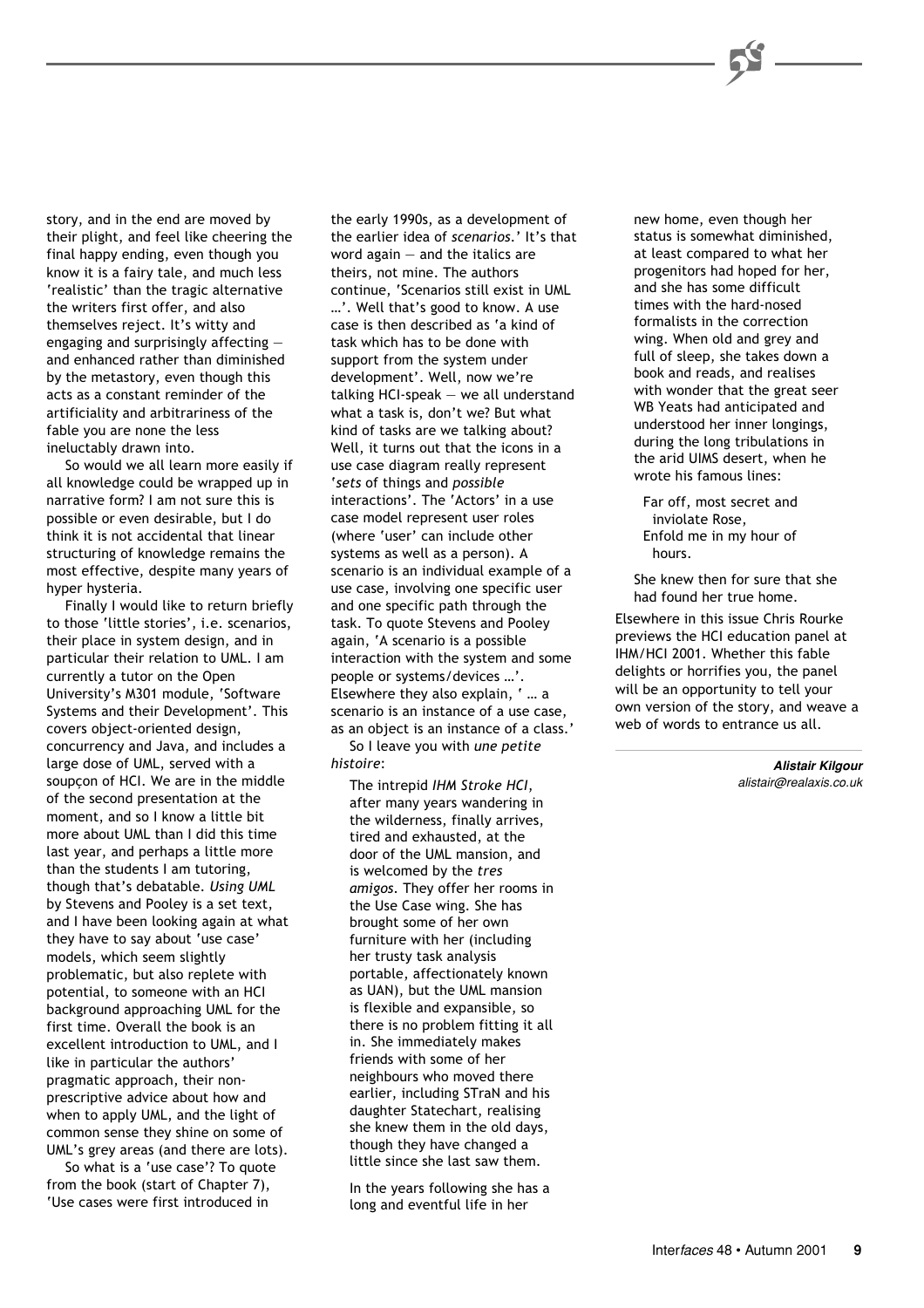# British HCI Group / European Usability Support Centres Usability Specialists' Accreditation Scheme (USAS)

### **The problem**

Because of the widespread recognition that usability is critical in e-commerce and web design, the variety of professionals claiming expertise in user-centred design has got wider and wider. Some are well trained with considerable experience; others are frankly frauds. Those who know about usability and user-centred design wish to differentiate themselves from the frauds. Consultancies, individual consultants and individuals within companies need some well-recognised way to affirm their skills.

Usability specialists have always come from a variety of disciplines and backgrounds, and so the normal institutional routes to accreditation as practised by the British Computer Society or the Institute of Electrical Engineers are not appropriate. It is unreasonable to demand a particular university degree or to ask people to take examinations. What is required needs to be flexible, light-weight and multi-layered.

### **The solution**

The British HCI Group is putting forward a set of criteria derived in a large EU project, INUSE (see page 12 for full list). Companies or individuals who feel they meet these criteria can apply for accreditation in one or more of 7 competencies.

The core competencies are:

- •Usability consultancy
- •Planning user centred design
- •Evaluation and testing

The specialist competencies are:

- •Requirements engineering
- •Product design support
- •Training courses
- •Technology transfer

When accredited the company or individual can claim these competencies in communications with customers. The names of the company or individual with listed competencies and explanations of what this means will be displayed on the British HCI Group Consultancy web pages.

The whole scheme will be adjudicated by an independent assessor, such as Lloyd's Register who were a lead partner in developing the INUSE criteria. These criteria were used in the ratification of the members of the European Usability Support Centres.

### **How it will work**

- 1. You read the criteria and register with USAS on the British HCI Group Consultancy web pages.
- 2. You will be sent application forms and the instructions needed to apply for the competencies you have specified. There will be a small handling fee for this step.
- 3. Should you decide to proceed you will then return the documentation required. All competencies require you to describe the work you can do for clients under each of the criteria listed for that competency. In addition, for some criteria you may be required to send in evidence that you have done this work in the past. There is a fee payable for the assessment of this material.
- 4. Some competencies require that you attend Lloyd's Register for an interview. There is an additional fee for this. For those competencies that do not require interviews, randomly chosen applicants will be subject to spot checks using telephone interviews. The British HCI Group will pay Lloyd's Register to carry out these spot checks.
- 5. Your accreditation is registered on the British HCI Group Consultancy web pages along with a pointer to your personal or company web pages. Business increases and you become rich and famous! There is an annual fee to remain registered on the site. Companies have to re-apply every three years.

### **How you can help us**

We have the broad basis of the scheme but before we can set it up we need to know that it is attractive to our practitioner members. The questions listed opposite will help us settle the details of how it will work. There are only a few questions, please take the time to answer them for us.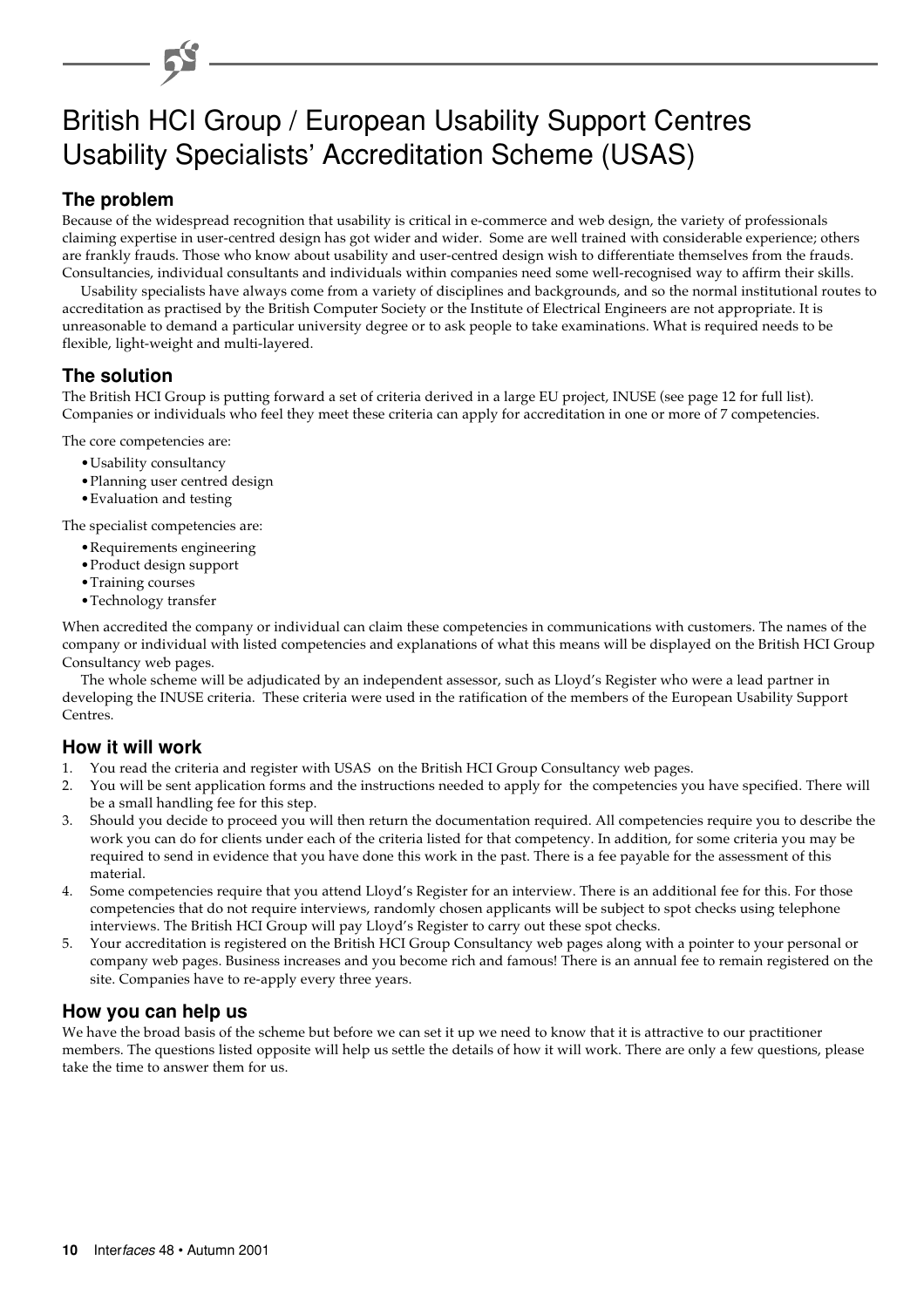### **Questionnaire**

Q1. Which of the following core competencies would you want to be accredited with?

|                              | now | in the future |
|------------------------------|-----|---------------|
| Usability consultancy        |     |               |
| Planning user centred design |     |               |
| Evaluation and testing       |     |               |

Q2. Which of the following specialist competencies would you want to be accredited with?

|                          | now | in the future |
|--------------------------|-----|---------------|
| Requirements engineering |     |               |
| Product design support   |     |               |
| Training courses         |     |               |
| Technology transfer      |     | .             |

Q3. What additional competencies would you like to see listed?

.............................................................

.............................................................

Q4. What is your attitude towards attending an interview at Lloyd's Register in London? Let us say it was 30 minutes in duration and the procedure and goals were clearly specified in advance. (tick those that apply)

- .... I would not seek accreditation to any competency that requires an interview
- .... I would tend to avoid competencies that require an interview
- .... I think all the competencies should require interviews
- .... I would prefer another assessor than Lloyd's Register (please provide name(s))
- Q5. What is the most you would be willing to pay for accreditation in a single competency? (circle one) nothing /£50/£100/£200
- Q6. What is the most you would be willing to pay as an annual fee to remain registered on the British HCI Group Consultancy web pages? (circle one) nothing /£50/£100/£200
- Q7. Comments? Can you suggest a better way of doing this?

Please feel free to copy and distribute this article and questionnaire to colleagues. It is available on the British HCI Group web pages along with the full set of criteria for all seven competencies.

Please return completed questionnaires to:

Andrew Monk, Chair of the British HCI Group Department of Psychology, University of York, York, YO1 5DD, U.K.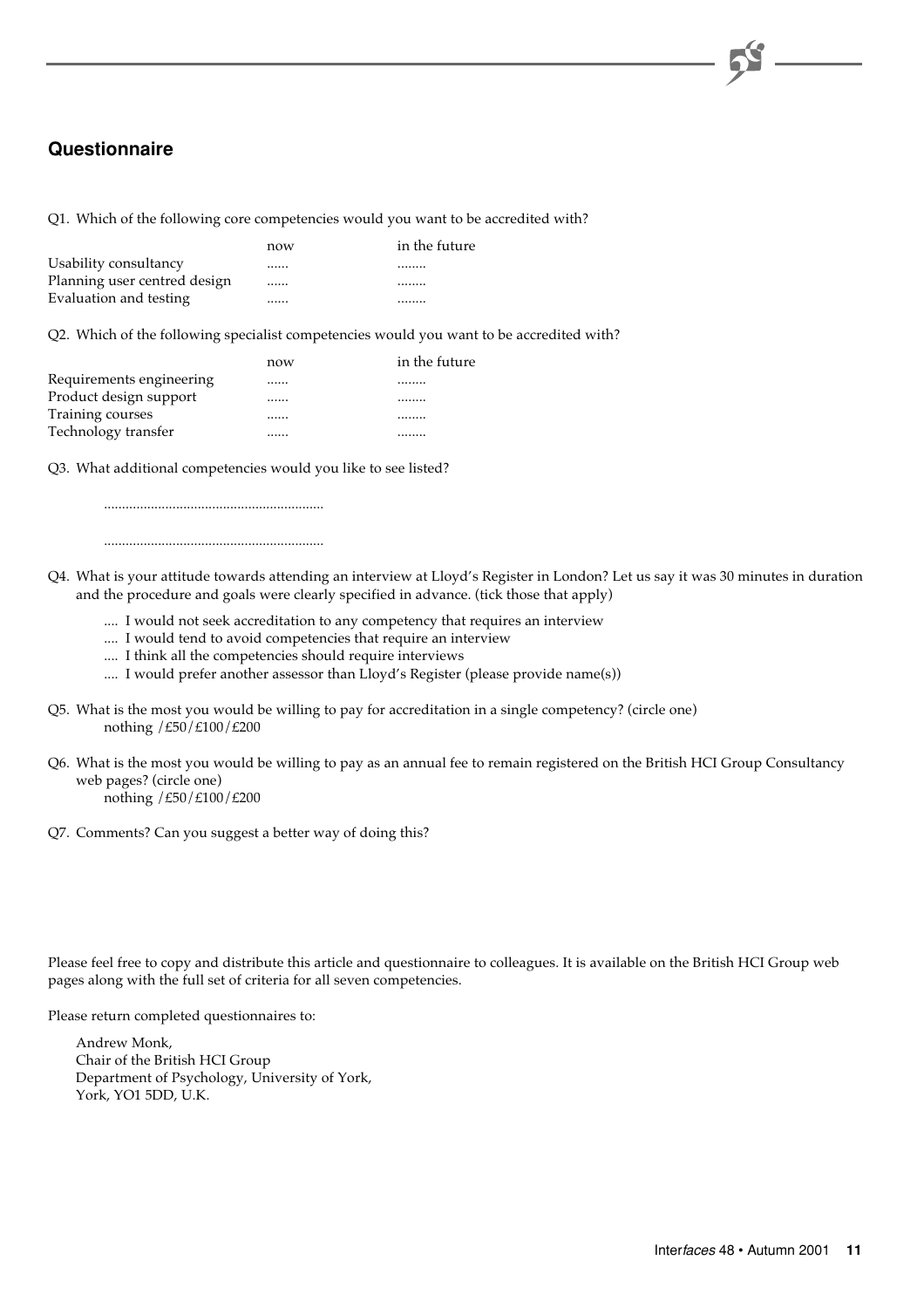# British HCI Group / Lloyd's Register Usability Specialists' Accreditation Scheme (USAS)

### Assessment Criteria from INUSE This version by J Earthy, 2001-06-25

Classification: Public.

6

Copyright on the printed work is retained by Lloyd's Register of Shipping and HFRG 1997. Items prefixed by "HCD" are taken from other documents and the copyright of these documents takes precedence.

Use of any knowledge, information or data contained in this document shall be at the user's sole risk. The members of the INUSE and UsabilityNET Consortia accept no liability or responsibility, in negligence or otherwise, for any loss, damage or expense whatever sustained by any person as a result of the use, in any manner or form, of any knowledge, information or data contained in this document, or due to any inaccuracy, omission or error therein contained.

The European Community shall not in any way be liable or responsible for the use of any such knowledge, information or data, or of the consequences thereof.

The reader is referred to the accompanying article for further information on the use of the criteria in the assessment of usability specialists.

### **No Criterion** 1 **Usability consultancy** 1.1 | Attract clients from its designated catchment area. 1.2 Assess a client's degree of expertise and familiarity with usability (usability maturity). 1.3 Analyse a client' s organisational and work practices as well as the client' s needs. 1.4 Suggest, instantiate, and make to operate within the consultancy framework required by the client the necessary practices, tools, and support as required by the client. 1.5 **Collation** Dobtain meaningful corrective feedback on its own technical and professional performance, which feedback is fed into the mode of operation of the consultancy in future. 2 **Planning user centred design** 2.1 Recommend how to fit UCD to the client's organisation and specific development work. 2.2 Show how user centred development work can resolve critical business issues. 2.3 Plan for the use of appropriate requirements engineering, product design support and evaluation and testing methods (HCD 2.1 – 2.6) at all stages of the development cycle. HCD.2.2 **Consult stakeholders**. Establish structures, mechanisms and procedures to ensure that relevant stakeholders are effectively involved and consulted in each significant aspect of the system development and implementation. HCD.2.3 **Identify and plan user involvement**. Decide on the most effective way to elicit user input at each stage of the project, taking best advantage of established good practice in team work and appropriate user involvement. HCD.2.4 **Select human-centred methods and techniques**. Decide which methods will be included and how they will link together in the development process. Define how this will interface to the particular lifecycle methodology being used in the development of the system. HCD.2.5 **Ensure a human-centred approach within the project team**. Establish a multi-disciplinary culture in the project team. Maintain staff focus on a human-centred approach. Identify the specialist skills required and plan how to provide them. HCD.2.6 **Plan human-centred design activities**. Develop a plan specifying how the human-centred activities integrate into the overall system development process. **3 g Evaluation and Testin** 3.1 Formulate goals for the usability evaluation or testing. 3.2 Select tools and techniques which are appropriate for assessing the extent to which the goals have been achieved.

### **Criteria**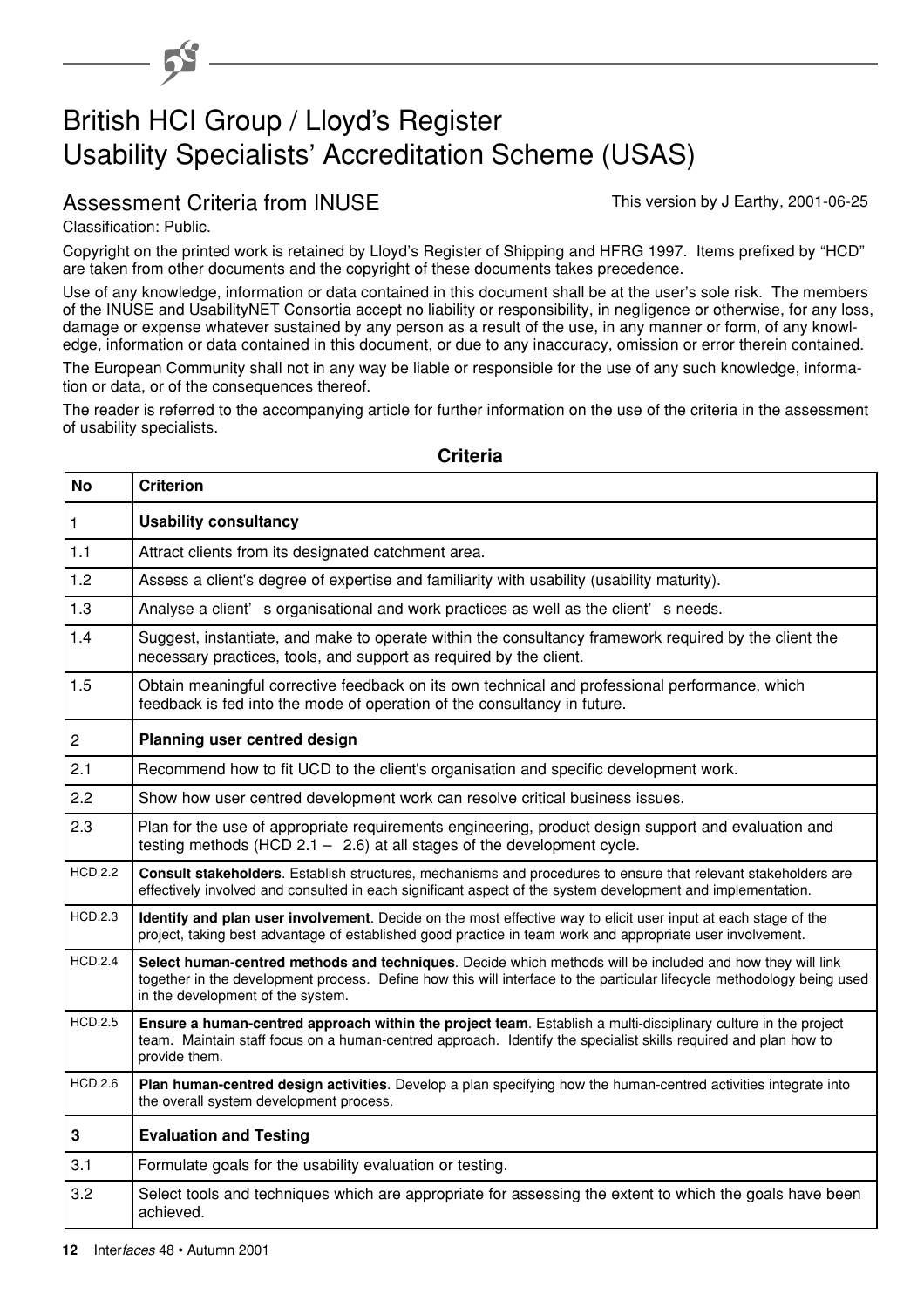

| 3.3                     | Define an appropriate context of evaluation which takes account of the context of use (activities HCD<br>$3.1, 4.1 - 4.5$ and 6.1).                                                                                                                                                                                    |
|-------------------------|------------------------------------------------------------------------------------------------------------------------------------------------------------------------------------------------------------------------------------------------------------------------------------------------------------------------|
| <b>HCD.3.1</b>          | Clarify and document system goals. Describe the objectives which the user or user organisation wants to<br>achieve through use of the system.                                                                                                                                                                          |
| <b>HCD.4.1</b>          | Identify and document user's tasks. Describe the tasks which users perform to achieve system goals.                                                                                                                                                                                                                    |
| <b>HCD.4.2</b>          | Identify and document significant user attributes. Describe the relevant characteristics of the end-users of the<br>system. This will include knowledge, language, physical capabilities, level of experience with job tasks and with<br>relevant systems equipment, motivations in using the system, priorities, etc. |
| <b>HCD.4.3</b>          | Identify and document organisational environment. Describe the relevant social and organisational milieu,<br>management structure and organisational practices, etc.                                                                                                                                                   |
| <b>HCD.4.4</b>          | Identify and document technical environment. Describe the relevant characteristics of any equipment to be<br>used in the system or the context of use. Particular attention should be paid to the equipment with which the<br>users will directly interact.                                                            |
| <b>HCD.4.5</b>          | Identify and document physical environment. Describe the location, workplace equipment and ambient<br>conditions and the implications for design. For example, lighting, noise levels, vibration, etc.                                                                                                                 |
| <b>HCD.6.1</b>          | Specify and validate context of evaluation. Describe and check the conditions under which a system is tested<br>or otherwise evaluated. Describe the relationship, and especially discrepancies, between the context of<br>evaluation and the context of use.                                                          |
| 3.4                     | Design and carry out evaluation and testing procedures, analyse and report the results, and produce<br>diagnostics to improve the product.                                                                                                                                                                             |
| <b>HCD.6.3</b>          | Evaluate prototypes in order to improve the design. Collect user input on the quality in use of the developing<br>system. Present the results to the design team(s) in the most appropriate format.                                                                                                                    |
| 3.5                     | Assess whether goals have been achieved.                                                                                                                                                                                                                                                                               |
| <b>HCD.6.4</b>          | Evaluate the system in order to check that the stakeholder and organisational requirements have been<br>met. Test the developing or final system to ensure that it meets the requirements of the users, the tasks and the<br>environment, as defined in its specification. (see also HCD 3.5 and 3.6)                  |
| <b>HCD.6.5</b>          | Evaluate the system in order to check that the required practice has been followed. Check systems for<br>adherence to applicable human science knowledge, style guides, standards, guidelines, and legislation.                                                                                                        |
| <b>HCD.6.6</b>          | Evaluate the product in use in order to ensure that the product continues to meet organisational and user<br>needs. Check the system in use for changes in organisational, user, other stakeholder, and usability needs and to<br>ensure that it continues to meet these needs. (see also HCD 3.5 and 3.6)             |
| $\overline{\mathbf{4}}$ | <b>Requirements engineering</b>                                                                                                                                                                                                                                                                                        |
| 4.1                     | Elicit the relevant context of use at the necessary level of detail as part of the requirements (HCD 3.1,<br>$4.1 - 4.5$ ).                                                                                                                                                                                            |
| <b>HCD.3.1</b>          | Clarify and document system goals. Describe the objectives which the user or user organisation wants to<br>achieve through use of the system.                                                                                                                                                                          |
| <b>HCD.4.1</b>          | Identify and document user's tasks. Describe the activities which users perform to achieve system goals.                                                                                                                                                                                                               |
| <b>HCD.4.2</b>          | Identify and document significant user attributes. Describe the relevant characteristics of the end-users of the<br>system. This will include knowledge, language, physical capabilities, level of experience with job tasks and with<br>relevant systems equipment, motivations in using the system, priorities, etc. |
| <b>HCD.4.3</b>          | Identify and document organisational environment. Describe the relevant social and organisational milieu,<br>management structure and organisational practices, etc.                                                                                                                                                   |
| <b>HCD.4.4</b>          | Identify and document technical environment. Describe the relevant characteristics of any equipment to be<br>used in the system or the context of use. Particular attention should be paid to the equipment with which the<br>users will directly interact.                                                            |
| <b>HCD.4.5</b>          | Identify and document physical environment. Describe the location, workplace equipment and ambient<br>conditions and the implications for design. For example, lighting, noise levels, vibration etc.                                                                                                                  |
| 4.2                     | Elicit and verify the user-based requirements (HCD $3.3 - 3.5, 6.2$ ).                                                                                                                                                                                                                                                 |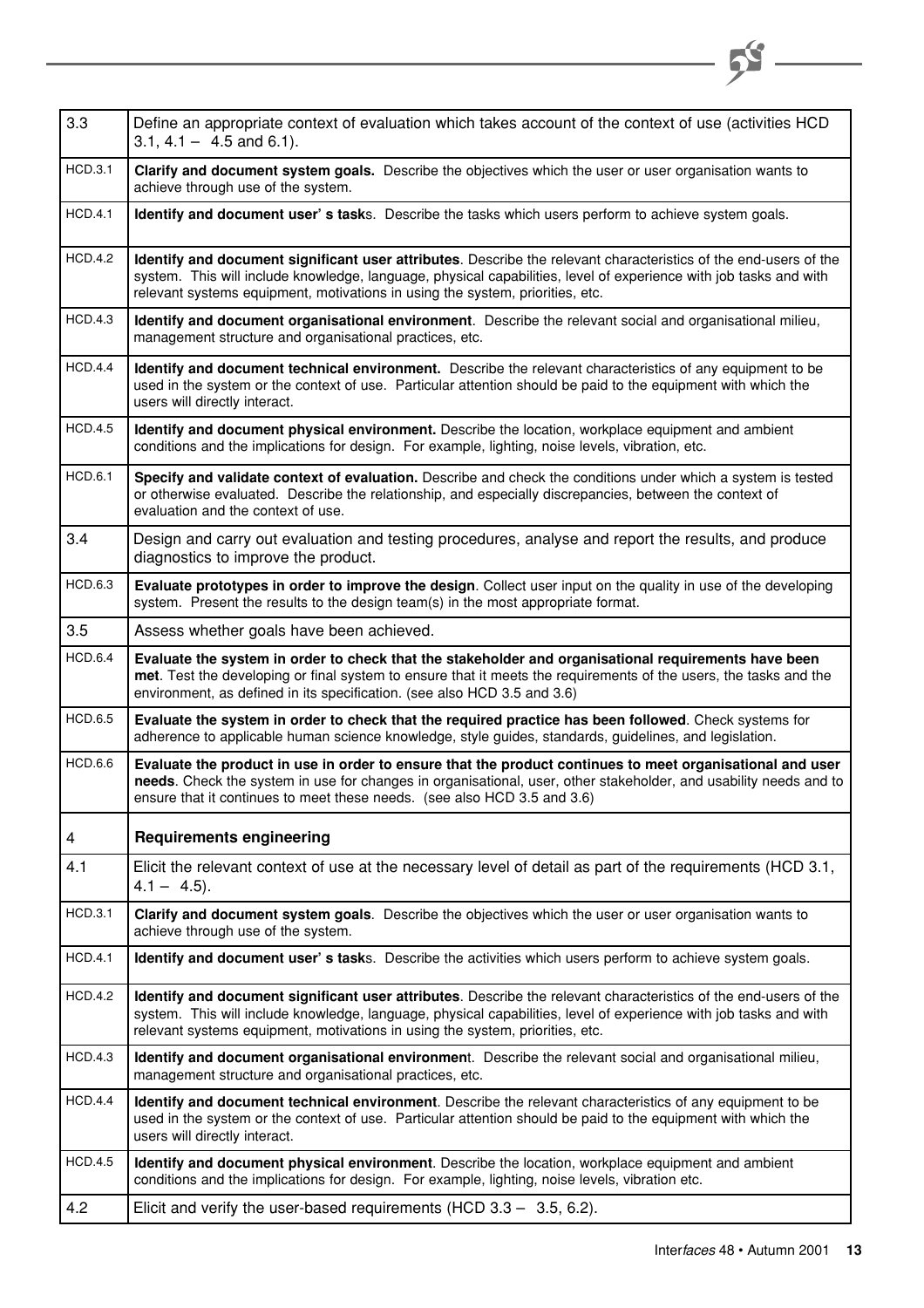| <b>HCD.3.3</b> | Define the use of the system. Set and agree the required behaviour and performance of the system in terms of<br>the total experience of the relevant stakeholders and/or the user organisation with the system. The total<br>experience covers each aspect of a relevant stakeholder' s relationship with the system and its context of use<br>from its commissioning to its de-commissioning. |
|----------------|------------------------------------------------------------------------------------------------------------------------------------------------------------------------------------------------------------------------------------------------------------------------------------------------------------------------------------------------------------------------------------------------|
| HCD.3.4        | Generate the stakeholder and organisational requirements. Develop an explicit statement of the stakeholder<br>and organisational requirements for the system.                                                                                                                                                                                                                                  |
| <b>HCD.3.5</b> | Set quality in use objectives. Generate and agree measurable criteria for the required quality in use of the<br>system.                                                                                                                                                                                                                                                                        |
| 4.3            | State user-based requirements so they can be incorporated with system (technical) requirements.                                                                                                                                                                                                                                                                                                |
| 5              | <b>Product design support</b>                                                                                                                                                                                                                                                                                                                                                                  |
| 5.1            | Generate a range of design options to support the users'<br>tasks (HCD 5.2, 5.3).                                                                                                                                                                                                                                                                                                              |
| <b>HCD.5.2</b> | Produce composite task model. Develop a feasible model of the user' s new tasks from existing knowledge of<br>best practice, the requirements, context of use, allocation of function and design constraints for the system.                                                                                                                                                                   |
| <b>HCD.5.3</b> | Explore system design. Generate and analyse a range of design options for each aspect of the system related<br>to its use and its effect on stakeholders.                                                                                                                                                                                                                                      |
| 5.2            | Recommend the most suitable guidelines and style guides and national and international standards for<br>the interface when required (HCD 5.4).                                                                                                                                                                                                                                                 |
| <b>HCD.5.4</b> | Use existing knowledge to develop design solutions. Apply relevant human science information to the design<br>of the system. Include the stakeholder and organisational requirements, context of use, international standards,<br>legislative requirements, existing patents, good practice, style guides and project standards, etc., in the design.                                          |
| 5.4            | Assist the client in instantiating these standards, guidelines, and style guides.                                                                                                                                                                                                                                                                                                              |
| 5.5            | Use the most appropriate methods for evaluating prototypes (HCD 5.6).                                                                                                                                                                                                                                                                                                                          |
| <b>HCD.5.6</b> | Develop prototypes. Make the design solution more concrete using simulations, models, mock-ups, etc. Develop<br>simulation or trial implementation of key aspects of the system for the purposes of testing with users or user<br>representatives                                                                                                                                              |
| 6              | <b>Training courses</b>                                                                                                                                                                                                                                                                                                                                                                        |
| 6.1            | Set out a syllabus of instruction appropriate to the expertise of the trainees in usability and user<br>centred design.                                                                                                                                                                                                                                                                        |
| 6.2            | Carry out a self-assessed training course following the syllabus.                                                                                                                                                                                                                                                                                                                              |
| 6.3            | Supply coursework documentation (notes, selected reading, bibliographies, URLs, etc.).                                                                                                                                                                                                                                                                                                         |
| 6.4            | Refer to appropriate previous experience in the course topic(s).                                                                                                                                                                                                                                                                                                                               |
| 6.5            | Set up a practical exercise in the coursework topic (if relevant).                                                                                                                                                                                                                                                                                                                             |
| 6.6            | Use appropriate training materials.                                                                                                                                                                                                                                                                                                                                                            |
| 7              | <b>Technology transfer</b>                                                                                                                                                                                                                                                                                                                                                                     |
| 7.1            | Assess a client's technology transfer and support needs.                                                                                                                                                                                                                                                                                                                                       |
| 7.2            | Organise and run training courses.                                                                                                                                                                                                                                                                                                                                                             |
| 7.3            | Provide appropriate reference documentation, which is improved through feedback on its use.                                                                                                                                                                                                                                                                                                    |
| 7.4            | Provide support and assistance at the client's premises <sup>1</sup> , until the client demonstrates an acceptable<br>level of skill.                                                                                                                                                                                                                                                          |
| 7.5            | Provide appropriate tools and methods to a client.                                                                                                                                                                                                                                                                                                                                             |
| 7.6            | Provide remote support to a client as required during the transfer period <sup>2</sup> .                                                                                                                                                                                                                                                                                                       |
|                |                                                                                                                                                                                                                                                                                                                                                                                                |

the control of the control of the control of

1. This may be achieved in a number of ways including in- and out-placement of staff, visits, audits, etc.

2. This may be achieved in a number of ways including telephone or email helplines, mentoring, etc.

Taken from INUSE D5.2.3C, 1997. © LR/HFRG

 $-5$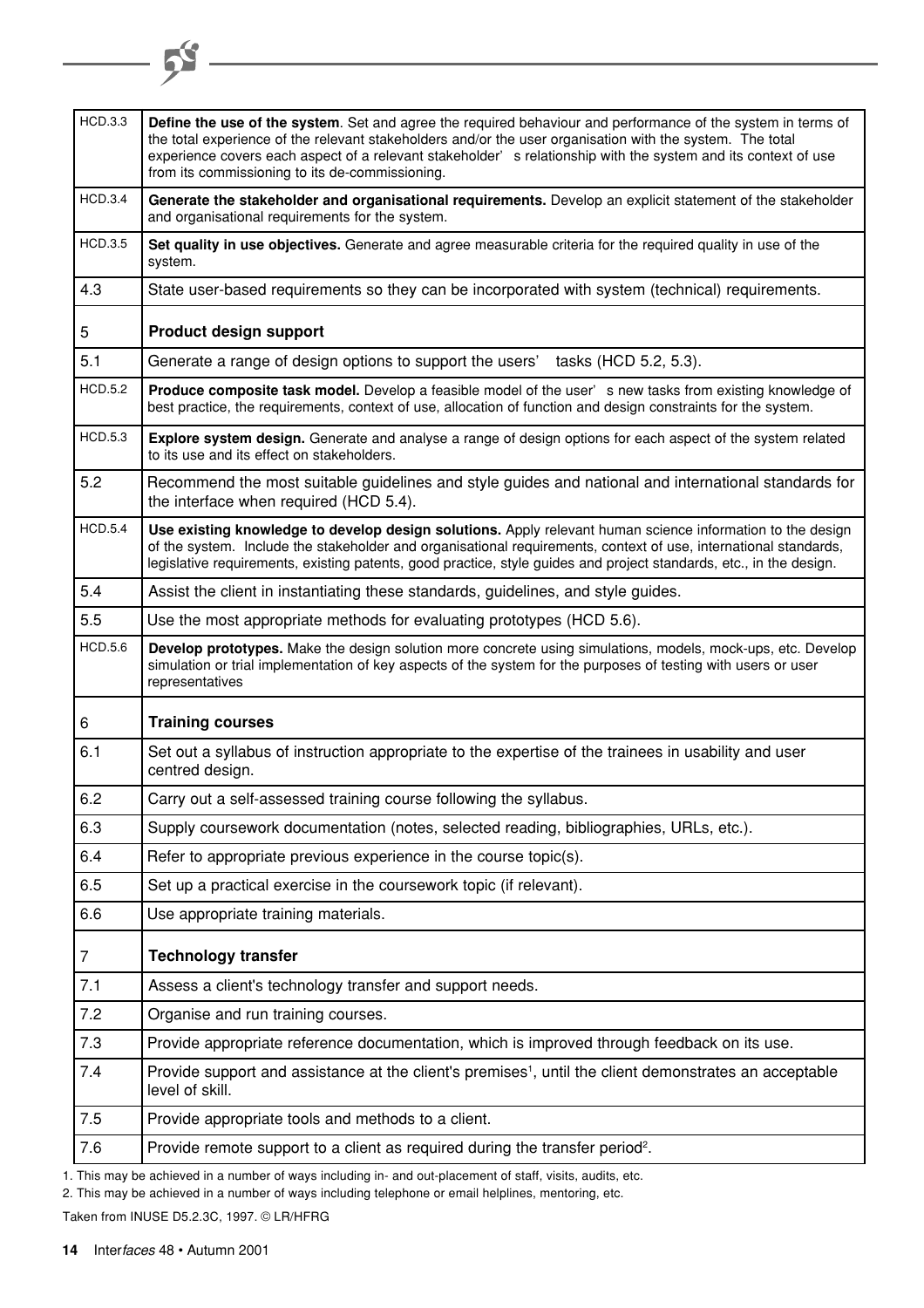### 'Oh what a tangled web we weave...' **Cassandra Hall**

Yon bawdy biddy Cassandra lets the cat out of the bag about how rewarding an Interfaces column can be, all the while yearning for more to web-sites than -ility words. Civility and (fr)agility spring to mind, as she contemplates the imminent fresh-faced arrivals on campus. Guess they seem younger every year – even to the timeless.

April is the cruellest month. What a load of tosh. If T.S. Eliot had worked for real at education he'd know the cruellest month is October when all those wannabe graduates turn up in their Don't Know Nothing Yet T-shirts with the latest horrendous haircut and a stab at a sophisticated air. Cruel? The arrival of freshers is the epitome of cruel. But not so

cruel as friends deluged by unwanted email from the rapidly rising and falling e-publishing houses.

One such new web publishing HCI-ish journal circulated eminent and worthy members of the HCI community recently but one of them passed the details on to me, saying she liked a laugh. Evidently, they'll pay for 500 words of clever musings on HCI issues and cited usability and accessibility as things they were interested in. She asked me how much *Interfaces* paid me and when I said I did it for free she said that figured. She suggested I write for these people and it'd soon teach them to circulate just anyone.

This set me thinking. Have you noticed how everything to do with HCI issues nowadays has an ility on the end? I'm actually considering the setting up of a Ility Soon! Group to counteract the Norman Nielsen circus which is beginning to make me reach for the OED every time an Alert Box notification rattles into my inbox.

I don't know. Maybe I'm getting cranky but it seems to me sometimes that people act as if talking about things is the same as doing them. I'm getting just a touch impatient with all this talk and very little signs of any real change. Systems are still difficult to use. Real people still have problems with them. Software houses put loads of words out saying that their products are have usability, accessibility, learnability but all they really have is earnability for them. Accessibility seems to mean that if you try hard enough you may finally crack how to do whatever it is you want to do or give up in the process. Learnability, that's a good one. All products are finally learnable by someone but no one mentions the time and effort you need to put into it or the fact that being a software engineer of 2 zillion years' experience would help a bit.

And usability. Dear old usability. What does it really mean? Whole books get written. Whole courses get taught. But is anyone actually doing it? I was talking to some undergrads recently at a university where they study usability engineering and one asked me if you had to build software to be a usability engineer. He was surprised when I said most emphatically that usability without an end product in sight was a bit of a waste of time and I object to people treating 'engineering' as meaning all sorts of things that don't involve an actual physical product. Usability engineering without an end product is like sex without orgasm; all very well but something you hope happens to the other guy.

But all those words, all that ink, all those hours of alert boxes and web bites by Tog and still the majority of web pages look like a drawing by a 5-year-old and have all the sense of a Rorschach ink blot test. Navigating your way through a web page makes unravelling a ball of knitting yarn seem interesting and it's the only thing harder than quantum mechanics I know of.

My students ask me: Will it get better? Not when will it get better but will it ever do so. That's a tricky one. Some of the problems are down to technology. The problems over delivery of pages, for example, will go away when technology reaches the point when it can deliver pages instantaneously. Some of the problems of navigation are undoubtedly caused by having to wait for the pages. As the seconds, minutes and hours tick by so does the knowledge of what you were doing, your concept of task, trickle away too. We have an expectation of how long tasks should take and our ability to concentrate on them is bound up with that expectation. For some tasks, as time passes keeping the concept in your head of what has been done and what has to be done is very difficult. Judith Ramsay et al. did some nice work a few years ago about people's perceptions of pages and they found that swiftly delivered pages were adjudged more interesting. The poor sausages weren't taking up important bandwidth trying to remember what they were about and of course they felt more interested. So, the technological fix will undoubtedly work there.

But other navigational problems are to do with design. Indeed, many of the difficulties of working from the Web are to do with design. Web design reminds me of those drawings done by elephants and young children when the fact there are lots of colours to choose from is so beguiling that they use all of them. Or they get so fascinated with putting the paint on the page, they produce a monotone.

As each new web development tool springs on to the market so more capabilities are given to ordinary people without formal training in web design. Now, it's quite possible to learn how to design without subjecting yourself to formal training/education. Some people seem to have a natural talent. I have no doubt that Leonardo would have delivered web pages that even Nielsen would be hard put to criticise. But for most of us, designing things that other people will find attractive and usable just doesn't come easy.

But does writing about it make any difference? Only if it's read and understood in the context of how it will be applied. And there's the rub. Many web page designers are designing for themselves and it doesn't dawn on them that they're different from other people and that reading about web design might help them. One of my (part time) students who works for a web page design company said that they'd never thought of looking at the experience of the user. Yes, they'd got people to try out their designs and approve them but they'd never gone to an ordinary user in their own environment and seen what happened when they used the design. As a result they'd designed wonderful pages using a zillion graphics that on their own super fast machines with high resolution screens looked wonderful but when ordinary users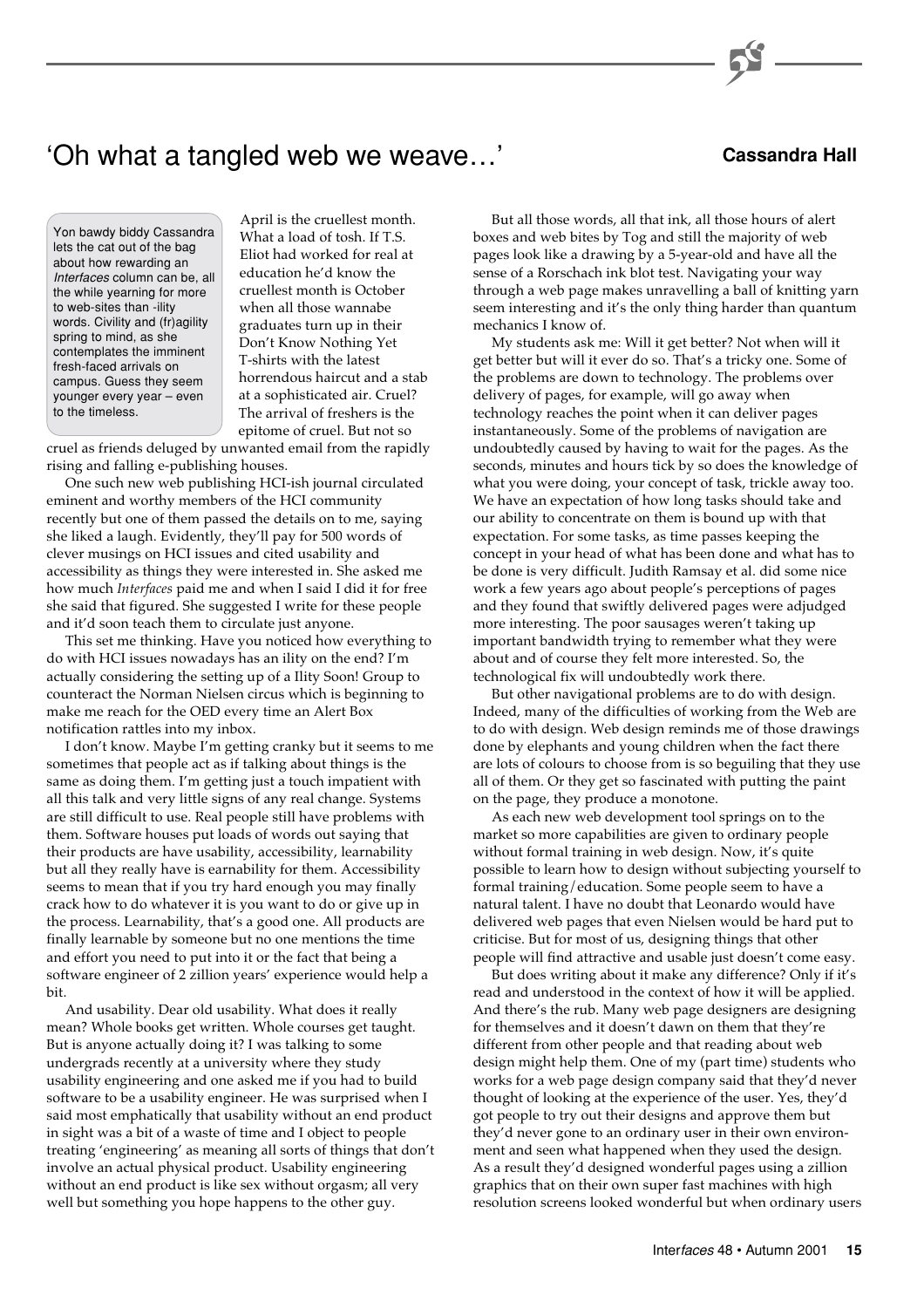tried them at home on their ancient ZX81s and a tele (ok I exaggerate a bit) the effect wasn't quite so lovely.

At the moment our ideas outreach our capabilities. At the moment our ideas do not conform to the needs of users. At the moment we do not have a useful definition of what web page design is really all about. The skills that are required just now are incredibly diverse. However, as the tools become simplified so the people who will finally carry out the activities of web page building will gradually change. At the moment we rely very heavily on software engineers and many of those are brilliant engineers but rotten designers. I guess that technology has been the same in the past. I'm pretty certain that writing stuff on the pyramids was a skilled job. I bet the ordinary person couldn't just grab a reed pen and a papyrus and make a good job of it. In fact, one college is making its students do just that in an effort to have them understand the production of the scriptures. And the Ellesmere manuscript was done by a skilled technician. Chaucer composed and then passed the task of transcribing on to the next guy, his scribe – Adam. But the scribes would more often than not have been terrible poets and I bet Chaucer's handwriting was awful.

We're at this kind of stage now in web page building. As the technology matures so anyone will be able to use it because it will emerge as a skill that is basic. Just like everyone should have the opportunity to learn to read and write. When this happens the designers of web pages will be able to concentrate on just that. The rest of us can dabble and play for sure, just as we can dabble and play with writing and reading and we aren't all Diana Rigg or Anthony Hopkins or Walter Scott or Geoffrey Chaucer. Until then I guess people will continue to try to tell us what to do but my guess is they will have minimal impact and the Web will continue to be a dolly mixture of electronic documents without structure, form and functionality.

### now's your chance…

There are three opportunities to become a commissioning editor for Interfaces

- • The Bluffer's Guide (a chance to summarise the obscure in down-to-earth language)
- •My PhD (a description of PhD research that the student's parents and friends would understand)
- • Profile ( HCI 'celebrities' answer 20 or so questions)

It could be you – contact editor Tom McEwan, T.McEwan@napier.ac.uk

# Educating tomorrow's HCI

### ... continued from page 15 a metal continued from page 15

At the forthcoming IHM-HCI 2001 conference *Interaction without Frontiers* (Lille, France, 10-14 September, [http://www.ihm-hci2001.org.uk](http://www.ihm-hci2001.org) ) a panel of HCI educationalists will lead what is sure to be a lively debate on the present status and future development of HCI education in Europe and beyond. This will be an interactive, participative session where topics will range from the different approaches to HCI education and practice in France, Britain and elsewhere in Europe, to the best means for preparing HCI professionals to meet the burgeoning needs of industry and e-commerce.

To set the background, it may be useful to summarise the views of the panellists from their position papers. (The full text is published in Volume 2 of the conference proceedings.)

*Stephane Chatty (CENA Toulouse)* – In Stephane's experience the French education system tends to involve highly specialised training and careers. Therefore through broadening the core discipline, HCI courses have benefited the computer science profession, but there are still ways its influence could be increased. Designing products and implementing them are different activities, and specific curricula should be developed for the job of managing product design. Programmers need more training in psychophysics and handling the requirements of graphic designers, and less use of the purely cognitive notions.

*Peter Gregor (University of Dundee)* – Peter reports that a recent review of UK degree programmes which focus on HCI showed that there are 11 different names in common use, and that most courses lie within Cognition and Psychology, Design, or Computer Science departments. It may therefore appear as if HCI educators are doomed to fighting battles on the fringes of psychology or engineering departments, but Peter argues that this need not be the case. HCI should be an integral part of degrees in computing, rather than an illfitting module tagged on late in the curriculum. Industry has signalled that it needs software developers who know about HCI. To meet this need, the University of Dundee has created a coherent computing degree that assumes usability engineering processes as a background on all projects. The aim is to provide graduates who have a culture of developing software with and from a user-centred perspective.

*Lars Oerstreicher (University of Uppsala)* – Lars observes that HCI is on the verge of a major change in emphasis, evolving into the wider field of Human–Machine Interaction (HMI). This is driven by the integration of computers into machines and devices. As embedded systems combining computers with technical artefacts play an ever greater role in society, a different type of education is required. Education in the area of HMI will need to be more holistic and relate more to real situations, concentrating less on the computer as a standalone device.

*Tom McEwan (Napier University , Edinburgh)* – Tom argues that, for greater commercial acceptance of HCI, a simpler approach is needed, avoiding opaque and arcane language which alienates other stakeholders. A simpler interface to the usability profession itself is needed. Large companies clearly require more usability specialists, who are often placed in small specialist teams developing internal standards. These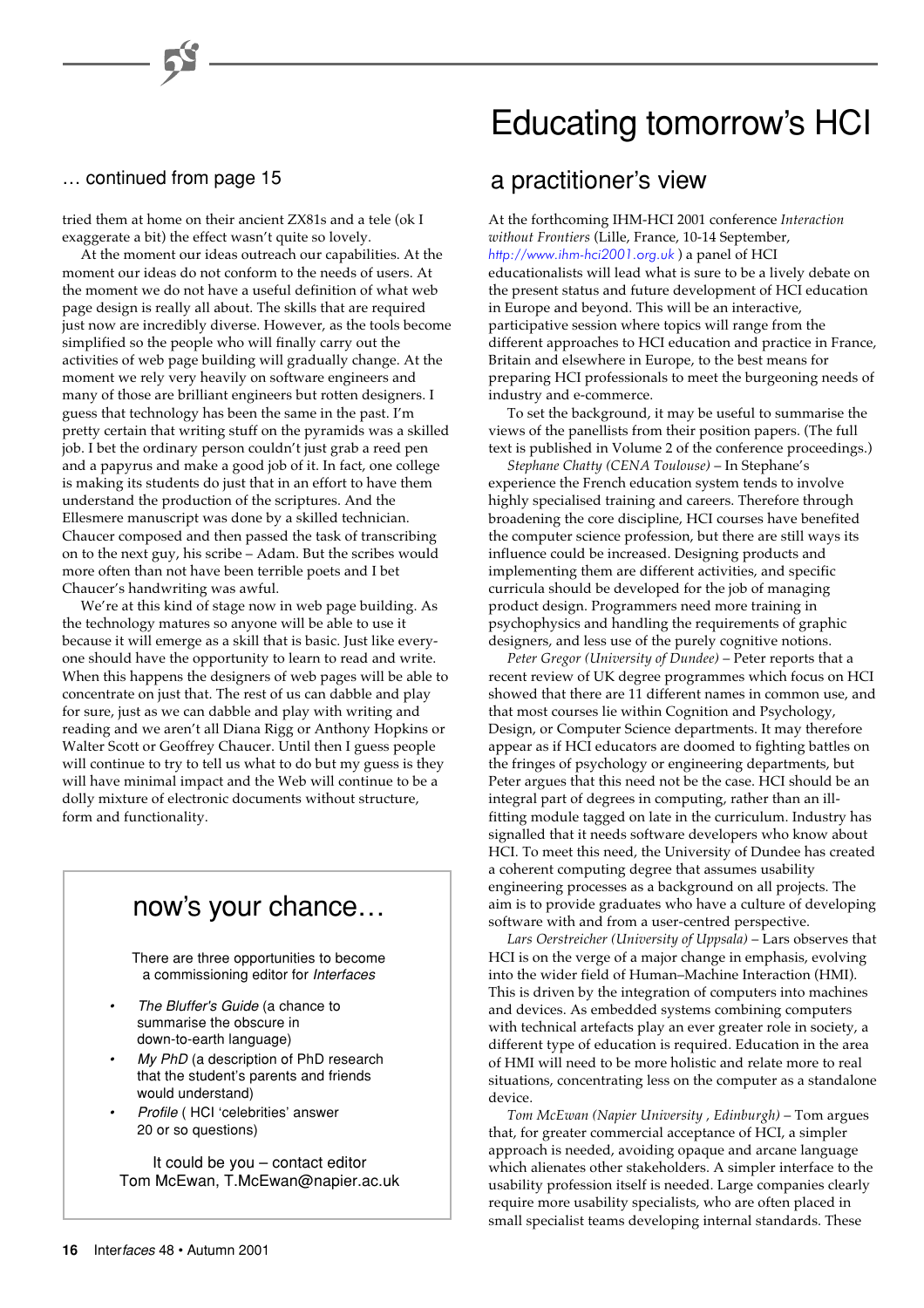# professionals:

same companies measure ability not by the value of a person's ideas, but by their ability to persuade others that the ideas are valid. The UK academic tradition emphasises education, not training, yet a purely academic approach succeeds only in marginalising usability specialists. Therefore Napier aims to reinforce lifelong learning, often through parttime or evening classes. Graduates can leverage their real world experience which, combined with their HCI knowledge, provides a better basis for integration into commercial projects.

*Philippe Palanque (University of Toulouse)* – Philippe acknowledges that the area of HCI is relatively less developed in France than in other countries such as the USA and UK. This is reflected by the fact that there is very little recognition of HCI as a discipline in the French academic environment. Although computer science is the most accepted field within which to teach HCI, computer science students receive only a superficial presentation of HCI. Partly because it is not recognised as a separate discipline with its own diploma, HCI is still not considered as a profile for recruiting professionals in industry. Philippe therefore argues for better recognition of the field of HCI in academia, as an important step in raising the profile of the profession in French industry.

*My own view*: planting the seeds of a stronger usability profession. As a usability consultant rather than an academic, my own views on the subject of HCI education are based primarily on my experience providing training courses to commercial clients. Providing training courses, especially for web usability, has been an increasingly popular service of my company, and I provide in-house and public courses of varying durations. These are attended not by students, but by full time employees of financial institutions, web design firms and other corporations.

In teaching courses in HCI, I may not be educating tomorrow's HCI professionals (unless they feel so inspired that they subsequently sign up to an academic programme), but I am educating the HCI advocates and implementers, which is no less important. After the class the participants perform the important role of informing their managers of the cost benefits of usability, illustrated with some examples (perhaps from the course), and possibly offering to coordinate a drive to increase awareness and application of user-centred design within the organisation. They have motivation and a degree of knowledge from the training, and often evangelise to their workmates about the benefits of the user centred approach. I have seen people who adopt usability as a result of their training, leading an internal crusade and seeking opportunities to drop in impressive sounding new parlance such as 'information architecture', 'heuristic evaluation' and 'contextual task analysis'.

Hopefully many people go beyond paying lip service, and lead the effort to integrate usability within their software, product or web site design. It is important that they score some significant early 'quick wins', for example identifying usability bloopers that the design team built in through overfamiliarity with the product. If the project is of a significant

### **Chris Rourke, User Vision**

scale, they often realise the limits of their own knowledge and search for external professional help. Commercial training helps to plant the seed, leading to greater awareness of the profession. This in turn leads to more involvement of HCI professionals, whether as a short term contract for a consulting firm, or a full time job by the graduates of one of the academic programmes.

In Europe there seems to be a correlation between latitude and the prevalence of HCI in industry and academia. Whether it is through economics or tradition, the fields of HCI and human factors seem better represented in the corporations and universities of northern Europe than the Mediterranean countries, although exceptions do exist. Having spent a year in Spain performing usability consultancy, I found that outside the corporation where I worked the awareness of usability and opportunities for employment in the field were lower than the UK or US.

More commercial training will help address this, and complement the existing academic programmes in southern Europe. Some companies may consider that a full time HCI professional is not needed, yet they will want to gain the well-publicised benefits of user-centred systems. More commercial HCI training will help to bring about a synthesis between the participants' knowledge of their commercial domain and practical knowledge of usability which, in the long run, will help create greater recognition and demand for HCI professionals.

It is clear that from the views expressed above that there are many challenges and opportunities for HCI education throughout Europe. If you are attending the IHM/HCI 2001 conference in Lille and have an interest in HCI education, please come and join the debate, starting at 9.00am on Friday 14th September.

> Chris Rourke is the Director of User Vision, a usability consultancy based in Edinburgh. He runs courses for designers, programmers and marketing people on designing usable web sites, and has provided consultancy, usability testing and training for clients including Intelligent Finance, Dell, Royal Bank of Scotland, and Scottish Widows. Orignially from Boston, Chris has worked in Barcelona, London, and Edinburgh, and has wide experience of how usability is viewed and applied in North America, UK and other parts of Europe. (See <http://www.uservision.co.uk/> for more information.)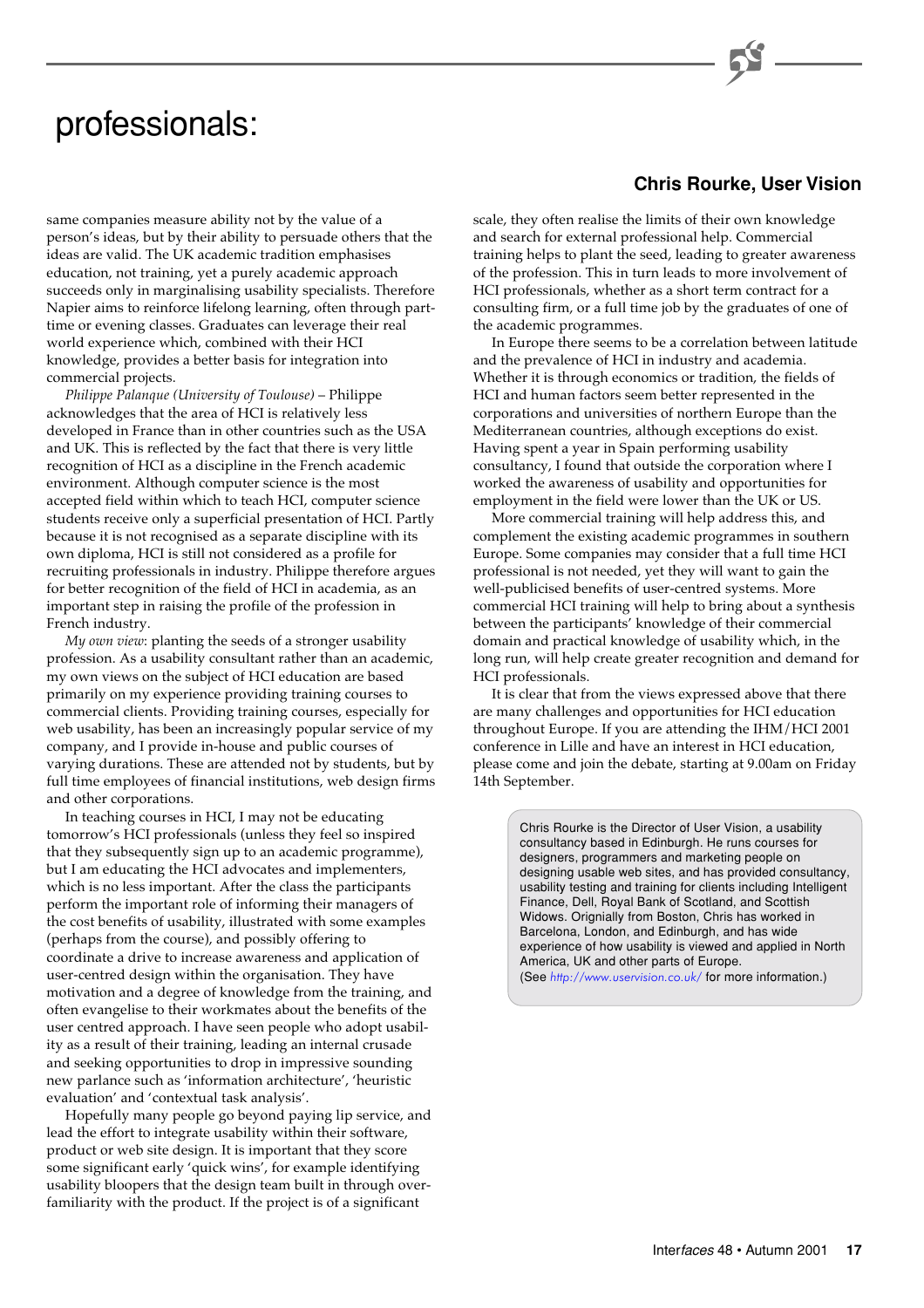**Liza Hurley**

### Sino-Scot link [http://www.btinternet.com/~j.doyle/Sino-Scot/Front\\_Page.htm](http://www.btinternet.com/~j.doyle/Sino-Scot/Front_Page.htm)

Sino-Scot Link web-site is the outcome of a research project carried out by a group of Chinese and European MSc students at Napier University. The aim of the project was to create a bilingual web site that would be of use to prospective, current and past Chinese students studying at Napier University. The reasons for choosing this subject were the group's interest and experience in both HCI issues and Chinese culture.

The group felt that a 'user led' approach was the best way for this project to develop. An initial feasibility study involved surveys with Chinese students across the major Napier University campuses. This was to confirm that the group's initial idea for the project was sound, and it set the direction for the research topics and site content. The next stage of user participation was an evaluation carried out on two initial prototypes constructed. The prototypes concentrated on interface design and HCI issues, and had little actual information content. Taking cognisance of the preferred features of the two sites, a hybrid site was created and further developed.

In the final usability study participants were asked to rate various aspects of the prototype site, which now included researched content. The feedback analysis revealed that survey participants are satisfied with the majority of the features available, particularly the usefulness of the site content and the bilingual aspects. Areas highlighted for improvement relate to the interactivity level on the site, along with enhanced multimedia content.

The cultural aspects alone, throughout the user evaluations, threw up a lot of interesting and unexpected results. What is acceptable and pleasing to western web site users, in terms of site layout, appearance, interactivity, content and so on, can be undesirable and inappropriate to other cultures. During the literature search, it became evident that most efforts, by researchers and HCI experts to date, have had to focus on the enormous challenges in coping with Chinese characters, and the complexity of the languages and dialects. As a result, many cultural issues have not received the attention deserved, at least up to this point in time.

Chinese is spoken with seven major and more than fifty minor dialects. (Dialects differ as much as two distinct European languages). Mandarin was established as the official dialect in People's Republic of China in 1956, but this is not a general solution from an HCI standpoint. In Hong Kong and Singapore, the Cantonese dialect is prominent. With over five thousand characters used across the various dialects, representing these on a keyboard becomes totally impractical. A number of solutions have been developed as an alternative. These devices focus on handwriting, speech recognition, speech synthesis and language modelling.

Previous research shows that speech input is generally preferred by the Chinese for its speed. However it does not suffice as a stand-alone solution due to the complexity of the spoken language, along with the spoken form of a character sometimes being ambiguous. To overcome this, interactive devices using both speech and pen must be supported in future developments.

Jacob Nielsen, of the Nielsen Norman Group, in reference to Asian translated sites states 'we always find great usability issues difficulties when overseas users have to use the sites. It's several things: the language, the culture and the translation have been done poorly'. In importing the design for use in foreign markets, where the translation is done well, often the navigation may not translate. Choong (1998), investigating Chinese and western use of icons, concluded that it is more beneficial to provide icons with textual elements for American users and icons with figural elements for Chinese users. It is imperative that GUIs are designed to ensure quick and accurate recognition by users, resulting in better usability of the interface. This becomes a more critical HCI issue when creating a bilingual site.

During the group's own surveys and interviews, it became apparent that there is little awareness in western culture of the difficulties that other cultures face in using supposedly 'global', but western-designed, creative and technical tools in electronic communication. This necessitates many more aspects to be considered in bilingual site development than is perhaps realised, over and above those considered in more routine site construction. These include the language character recognition, font displays, language translation, input methods, knowledge of different culture user group computing facilities, and software installation language difficulties experienced by non-English speakers.

There is room for further research into the areas of bilingual and multi-culture web-sites. As already noted, the researchers struggled to find literature on HCI issues relating to the Chinese culture, as other areas (e.g. spoken and written language challenges) have consumed all efforts. By having access to Chinese students the group was able to establish design preferences specific to that culture. This re-emphasises the necessity of user involvement throughout any web site design, but especially with the added dimensions of multiculture and bilingual aspects.

The Internet is becoming an equally accessible tool globally but we must recognise and appreciate the cultural differences of all nations if it is to be truly a world-wide communication and information medium. Today's technology drivers must cater for language variances and local preferences in their design and development of electronic telecommunication devices and software.

#### **Bibliography**

#### <http://www.bcs-hci.org.uk/>

- http://asia.cnn.com/2001/WORLD/asiapct/east/02/23/ web.usability.index.html
- *Interactions, New Visions of HCI*, September & October 1998, Interactions in Chinese: Designing Interfaces for Asian Languages, p28
- *Interactions, New Visions of HCI*, July & August 1997, Avoiding Cultural False Positives, p19
- http://technology.scmp.com/internet/ZZZ6YQ2SNJC.html <http://www.useit.com/>

#### <http://www.jnd.org/>

<http://www.dcs.napier.ac.uk/hci/home.html>

Adapted by Liza Hurley, a student on the MSc Interactive Technologies for e-Commerce programme from a report prepared by Liu Chaohua, Jim Doyle, Liza Hurley Yao Shengchun, Jean Wang

under the supervision of Tom McEwan.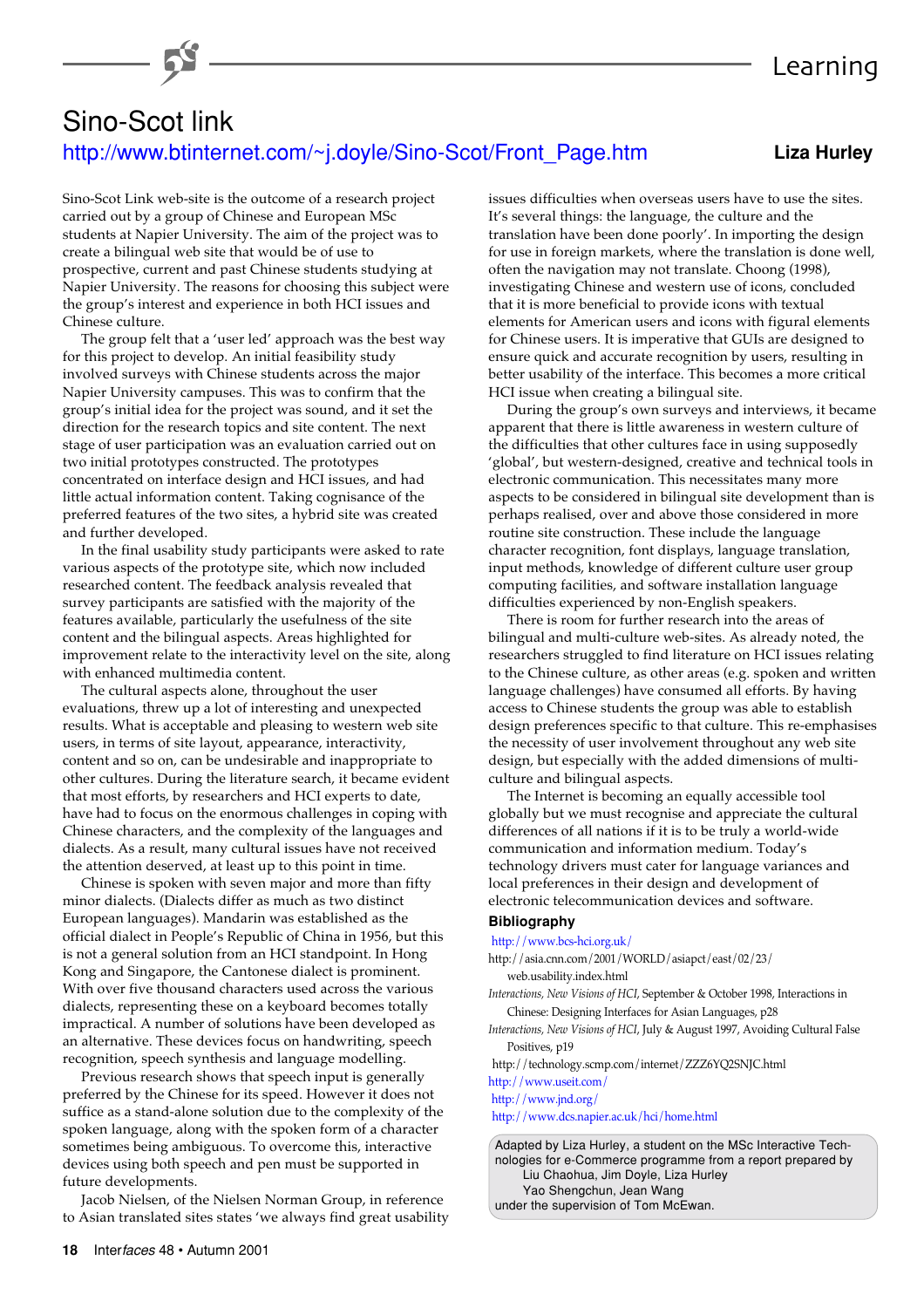## A beginner's perspective **Andreas Kakoulli**

All too often we can forget in these pages that HCI concepts need to be accessible to the mainstream. One of the toughest frontiers to overcome is between those in the field and those outside it. For this reason it is important to appreciate how our received wisdom is received, never mind the more esoteric aspects of our discipline! I am grateful to Andreas for being brave enough to share his first glimpses of HCI with us.

As a student studying for a degree in Computer Science I was intrigued when I found out one of my compulsory modules was 'Human Computer Interaction, Users Tasks and Design'. My first impression was that this might be a module with only marginal relevance to my interests. It would not help me in the application of 'realworld computing'. Needless to say this was not the case. HCI is something that should be studied by anyone with an interest in software development, be it website design

using HTML, or program design using other development tools. My first impression was that it is a subject based on easy-to-understand principles, and, in my case, it was taught in plain English with no new technical considerations to grasp. Instead it builds upon the knowledge that you may already have. I see HCI as a study of the ways to solve usability issues. The framework that it provides can help define clearly a structured way of designing things. I think that as multimedia systems and web-based business applications continue to develop, there will be a demand to provide very user friendly software. We need to keep people interested in a product whether it is a word processing package or a shopping web site. My interest in HCI became relevant in designing my own web site. I try to use HCI methods to make sure that I provide a consistent and clear

> Call for Papers AVI2002 ADVANCED VISUAL INTERFACES International Working Conference May 22-24, 2002 Trento, Italy www.diel.univaq.it/avi2002

The conference brings together experts in different areas of computer science with a common interest in the conception, design and implementation of visual interfaces. Both formal methods and concrete applications fit well into the conference framework.

TOPICS

Visual Interaction Interface Evaluation Visual Query Systems<br>
Hypermedia & Multimedia Visual Interaction with Adaptive Interfaces<br>Virtual Reality Perceptual Interfaces

Visual Interface Design Information Visualization<br>Visual Interaction Visual Databases Visual Interaction with Databases Animated Interfaces<br>
Adaptive Interfaces<br>
Metaphor Analysis<br>
Metaphor Analysis Virtual Reality Controlled Studies and Usability Testing<br>WWW interfaces Computer Supported Cooperative Work WWW interfaces Computer Supported Cooperative Work<br>Multimodal Interfaces Graph Drawing Graph Drawing

> Electronic abstract submission deadline November 18, 2001

Paper proposal submission deadline November 23, 2001

design. I started to design a site without producing such a plan and soon realised that designing it as I go along would stop me from having a 'well-designed' website. By taking into account research into cognitive psychology and how it applies to HCI, including notions of cognitive models and their use in evaluating, and predicting, system use, I gained a greater insight as to what HCI actually meant. It made me interested to find out more, because, even if one disagrees with some theories, by developing my understanding I built up a knowledge-base that helps me in my web page design. During my studies of HCI I took a interest in User Centered Design methods. This subject matter deals with a discussion of the needs for user-based methods in design of interactive computer systems. As technology continues to move on, and ever increasingly becomes a part of our lives, (for example the increased HCI requirements of 3rd generation mobile phones) it is all the more vital to capture requirements early on in the design stage. This signifies the importance of usability requirements in system design. Depending upon the system in question, it can be assumed that the end users are humans. If you can develop an understanding of how we act and react to things you can then introduce these positive aspects into the development of useable systems , whether it be the software contained in mobile phones or the word-processing package that you use at home. HCI is a subject too often overlooked and should be continually promoted (which is of course the idea of the British HCI Group!). Such promotion can only be good and is needed to increase its popularity amongst students.

Andreas Kakoulli (a\_kakoulli@hotmail.com ) is currently at Middlesex University doing a BSc Applied Computing

21st European Annual Conference on Human

Decision Making and Control 15th and 16th July 2002 University of Glasgow http://www.dcs.gla.ac.uk/~johnson/eam2002 In spite of recent advances in automated control and in process integration, human decision making must still be explicitly considered within the safety-cases that support many complex production processes. Papers are encouraged on, but not limited to, the following topics: Authors should submit full papers not exceeding 4000 words to Chris Johnson to arrive by **10th April 2002**. detection, mitigation, prevention of human error; error recovery strategies; human error and wider forms of risk analysis; the human component in system dependability; managerial influences on human performance; human behavior modeling and user models; learning processes; team work and work organization; crew resource management; situation awareness; cooperative systems and CSCW; human–machine interaction.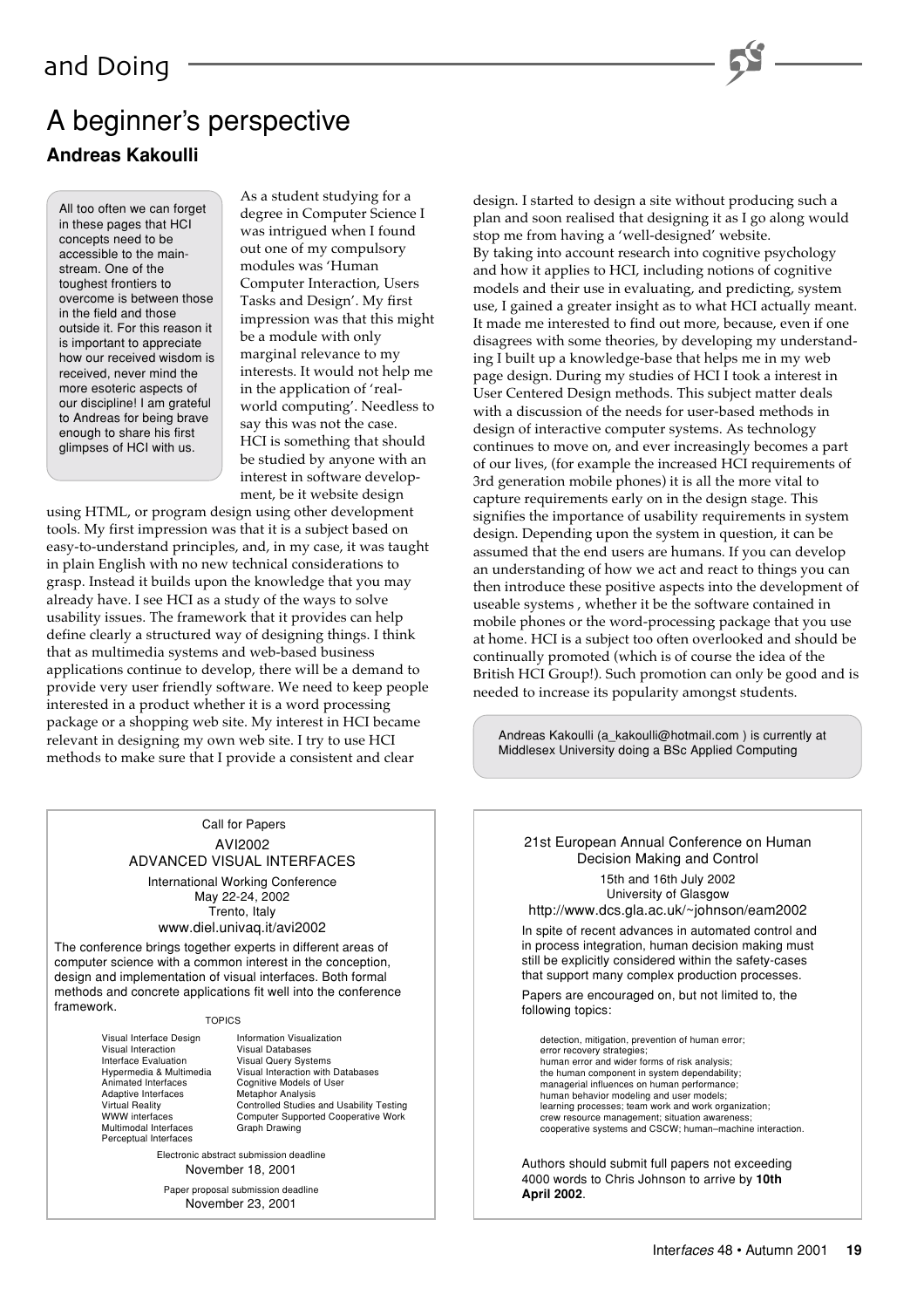

Business is quite simple: you make something, you sell it – right?



Those involved in product design and software usability know that it is not as easy as that. You don't just make something, you need to understand who is going to use your product, what their needs are, etc., in order to design the right product for the right people.



This looks like a one-way process, but of course, in a commercial world, deciding who you are going to address and which needs you address will be largely by determined by who will pay money. So marketing certainly seeds design.



In fact, things are far more closely tied than that. First of all the features that sell a product are not necessarily those that are really useful.

I have three use-words for design.

We need to design products so that they are: **•useful**

- do what the users need functionality
- **•usable**
- users can do these things easily and effectively **•used**

users actually do start and continue to use it

The last of these includes acceptance within an organisation, aesthetics of the design so that people want to use it, and marketing it so that users can see it is there and buy it.

If a product is not used then it is useless however useful or usable it is!

Standard usability typically stops after the first two! There are exceptions to this. Participatory design is ostensibly about making a better design because end-users are involved. However, the process also makes sure that the future users are committed to the final system and are far

more likely to use it whether or not it is better at meeting their real needs. That is, participatory design is a form of marketing!

It is often said that software products have too many features that no-one ever uses. However, customers (who will become users) are likely to be attracted by long lists of new features. If you want the 20% of features that really are useful to be actually used, you may need to add the other 80% of irrelevant features that mean that customers buy it!

So the need to market a product changes what may go into a product.

However, the interplay goes deeper still.

If you market a car as powerful and sexy this will influence who buys it, but almost certainly the person who buys it will drive it faster and more recklessly than the same vehicle marketed as a family car. Our use of a product depends on our perception of the product.

At a deep level you could say that the *artefact* we have designed only becomes a *product* once it takes on a set of values and purposes within the user's mind – and these are shaped intimately not just by the design, but also by the way we market the product.



In usability we know that a product is more than a raw technical artefact it also consists of the documentation and training that goes into what some call the wetware of a system (the humans!). The first a user sees of a new product is when it is advertised and sold to them. We are missing a crucial element if we ignore the effects of the way the artefact is marketed to its future users.

Nowhere is this more apparent than in Internet products and services. The users are fickle and critical, products are virtual with uncertain boundaries, and documentation, if provided, is unlikely to be used. How we present a product on a website, in PR, in advertising, will intimately determine the use of the product.

Think about web-based email. Your personal mail is received by a multinational corporation, siphoned into their internal data stores and dribbled out to you when you visit their site. Would you do that with your physical mail? However, this is not how we perceive it. Users have sufficient trust in the organisations concerned that they regard the web mailbox as 'mine' – a small section of a distant disk is forever home.

The factors that build this trust are complex and intertwined, but certainly include the interface style, the brand and reputation of the provider, the wording used on the site, the way the service is advertised to you, newspaper and magazine articles. In the UK a few years ago the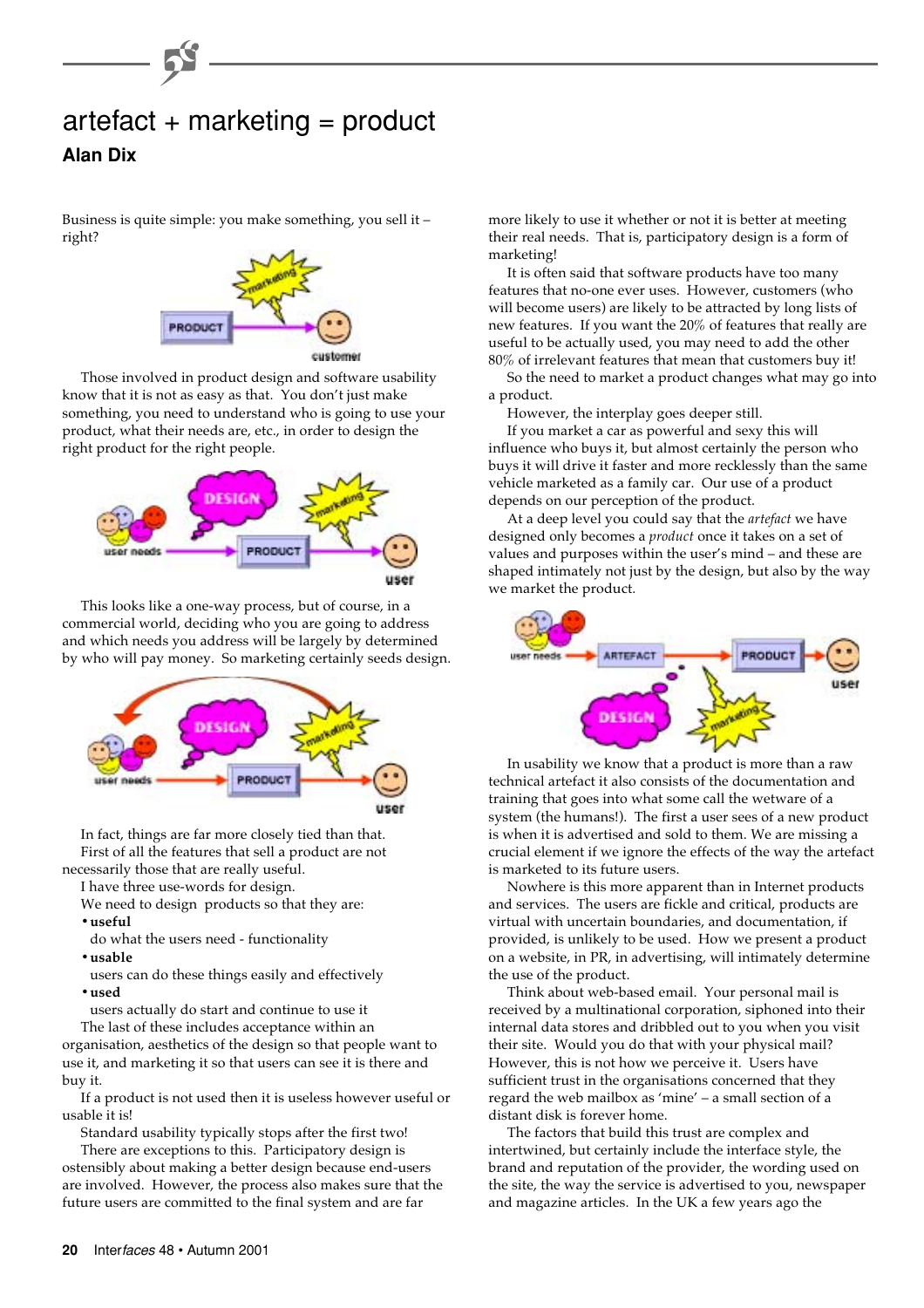chairman of Ratners, a large UK jewellery chain said, in an off-the-cuff remark, that their products were cheap becuase they were 'total crap'. The store's sales plummeted and the share price plunged as public perception changed. Imagine what would happen if a senior executive of Microsoft described Hotmail in the terms at the beginning of the previous

#### paragraph!

As we address the needs of a networked society, we must go beyond the creation of useful usable artefacts, and instead design products that will be used. To do this we cannot rely solely on cosy relationships between users and designers, but open up the design remit to consider every stage of product deployment from the first advert the user sees until the consumed product hits the bin, is deleted from the hard disk or the URL is cleared from the favourites list.

Since writing this article I've seen some of the other contributions for this issue. Tom McEwan suggested that I might be able to write in a bit about breaking frontiers to fit in with the IHM-HCI theme. He is of course dead right, we so easily draw little frontiers and call it HCI: around the screen, the task, even the organisation. I'm arguing here that the frontiers should certainly intersect those of marketing (and even PR). It's good to see similar sentiments echoed in Dixon's interview with Norman, and indeed Norman's 'right functions' and 'be enjoyable' are close to my useful and used. However, it's not just that the way we talk about a product that influences whether it will be used, but more fundamentally how it is used throughout its life. In more traditional HCI-speak, the user's models and metaphors are formed not just by the product but by how it is sold to them. As long as users read adverts, hear news stories and talk to salesmen, these are part of the human–system interaction.

**Alan Dix is director of two internet companies, vfridge and aQtive and a professor at Lancaster University** alan@hcibook.com

<http://www.hcibook.com/alan/ebulletin/>

### Book Review

### **Xristine Faulkner**

Web Site Usability Handbook Mark Pearrow Charles River Media, 2000 pp350, £36.99

This is a lively book written by someone who is keen not to bore the world, has read stuff other than computing books and has a sense of humour. It is clear, nicely set out and has a smattering of illustrations, cartoons, and bits and bobs to help the reader along. There's a very useful appendix and a CD. Pearrow writes in a readable and no-nonsense style that I think will appeal to students, though may irritate some academics. I found his approach charming and readerfriendly. However, his lack of referencing is a problem especially if staff want to recommend this book to students. What's even more irritating is that he does refer to some of the texts in the bibliography. It seems a shame that he has passed by the opportunity to show students how good referencing is actually done. Maybe the rest of you won't be irritated by this but I find getting students to reference properly is a real nightmare and I'm getting increasingly cranky about authors who don't do it, especially when otherwise the book is very useful. However, to be fair, there is a bibliography of books students can get hold of and some they may even read. Pearrow does seem to have covered a reasonable span of seminal texts (Norman, Miller, Anderson) and recent pot boilers (eg my own Intro to HCI). It's not easy to write a book like this and Pearrow seems to have got it about right.

I like his way of dealing with the history and the jargon of the Web. He takes nothing for granted and explains it all in a clear and kindly fashion. I wouldn't be embarrassed to ask him what www means (he explains it anyway). Much of the time one has the feeling that he is really talking to you individually, it is a very conversational book. Along the way he managed to touch on ethics, how to talk to users, testing, colour blindness, how to conduct interviews and all sorts.

I like this book. It is an introductory text so useful for undergrads wanting to get a feel for the area, very quickly. It might be useful as distraction and going over familiar ground for those about to take examinations. Academics may well find the style too informal but for many students it will be pitched at a level they can understand and students may well enjoy the fact that Pearrow quite obviously has commercial experience. Indeed perhaps he is aiming at a commercial market and that would explain the lack of referencing. Nielsen (much to my chagrin) does the same thing. I guess that the world doesn't revolve around academia but that doesn't stop me from hankering over decent referencing. However, as an introductory text for undergrads it's ideal, if a little pricey at £36.99 (though there is the CD). This is a book that covers a lot of the ground that anyone would want to cover in a Web usability course

Don't forget to tell them that the lack of referencing may be fine for Pearrow who is established and writing for a commercial audience but it isn't okay for them to… so, another case of "do as you say" and not as he does.

> **Xristine Faulkner** xristine@sbu.ac.uk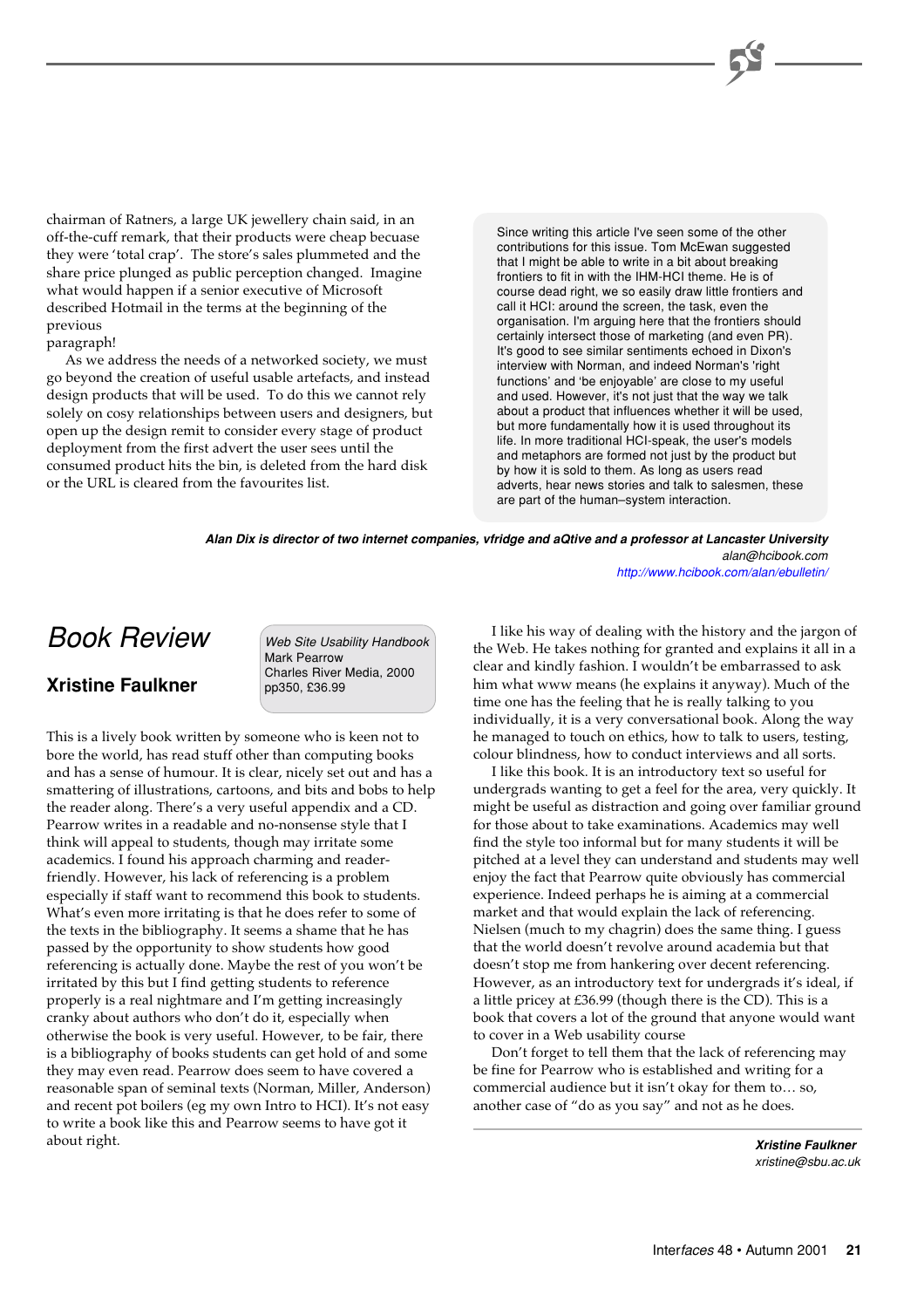

ASSETS 2002 is a conference about computer-based systems designed to address the special needs of people with disabilities. The conference's scope spans special needs associated with speech, motor, hearing, and vision impairments; cognitive limitations; and emotional and learning disabilities.

Researchers and developers, from both academia and industry, are invited to meet to exchange ideas and present reports on new hardware and/or software advances related to these areas.

Paper, panel, demonstration, poster submission deadline is 14 December 2001.

# **ASSETS 2002** The Fifth International ACM SIGCAPH **Conference on Assistive Technologies**

8 - 10 July 2002 Edinburgh, Scotland for more information visit http://www.acm.org/sigcaph/assets02/ or email asears@umbc.edu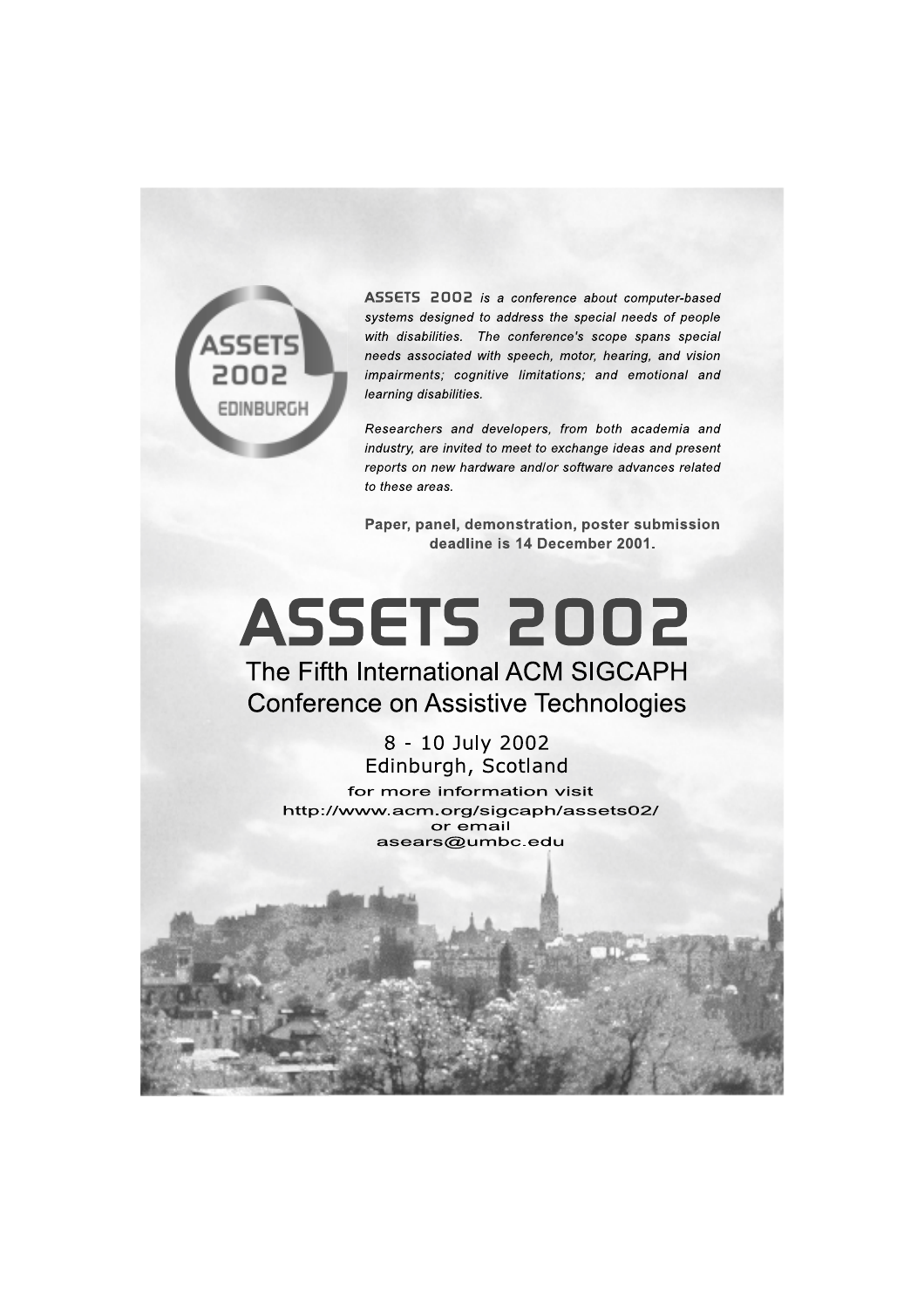| <b>Please print or type</b>                                                                                                                                                                                                                                                                                                                                                                          |                                                                                                                                                                                             |
|------------------------------------------------------------------------------------------------------------------------------------------------------------------------------------------------------------------------------------------------------------------------------------------------------------------------------------------------------------------------------------------------------|---------------------------------------------------------------------------------------------------------------------------------------------------------------------------------------------|
| Contact Details (Give a personal contact when asking for Corporate Membership)                                                                                                                                                                                                                                                                                                                       | Membership F ee                                                                                                                                                                             |
| Title .                                                                                                                                                                                                                                                                                                                                                                                              | Membership classes and fees for 2000 are:                                                                                                                                                   |
| $\vdots$<br>Work Address                                                                                                                                                                                                                                                                                                                                                                             | Student £10<br>Non BCS Member £30<br><b>BCS Member £25</b>                                                                                                                                  |
| $\vdots$<br>$\vdots$<br>Fax.<br>Tel                                                                                                                                                                                                                                                                                                                                                                  | Interfaces and other mailings; membership rate for any 4 individuals at British HCI<br>Corporate £195 $\Box$ Corporate membership entitles the organisation to 8 copies of                  |
| E-mail.                                                                                                                                                                                                                                                                                                                                                                                              | Group events, as well as, a free one-page entry in the membership handbook.                                                                                                                 |
| ŧ                                                                                                                                                                                                                                                                                                                                                                                                    | Journal Subscription to 'Interacting with Computers'                                                                                                                                        |
| $\vdots$<br>$\vdots$                                                                                                                                                                                                                                                                                                                                                                                 | The HCI Group manages a journal, Interacting with Computers, published quarterly by<br>Elsevier Science. Members may subscribe to this journal at a reduced rate.                           |
| $\pm$ ; my home address<br>Please send mailings to: my work address [                                                                                                                                                                                                                                                                                                                                | <br>$\overline{\mathbf{r}}$<br>Please send me Vol. 12 (2000) of Interacting with Computers (£50)                                                                                            |
| Membership Status                                                                                                                                                                                                                                                                                                                                                                                    | :::::::::::<br>$\rightarrow$<br>Please send me Vols 11 & 12 of Interacting with Computers (£100)                                                                                            |
| $\vdots$                                                                                                                                                                                                                                                                                                                                                                                             | Please send me a free sample issue                                                                                                                                                          |
| $\vdots$                                                                                                                                                                                                                                                                                                                                                                                             | Payment                                                                                                                                                                                     |
| $\vdots$                                                                                                                                                                                                                                                                                                                                                                                             | $\ddot{\bullet}$<br>Please enter the total amount for membership and subscriptions                                                                                                          |
| Professional Interests (please indicate up to six areas of professional interest)                                                                                                                                                                                                                                                                                                                    | I enclose a cheque/postal order (in Pounds Sterling only please), made payable to<br>British HCI Group                                                                                      |
| $\vdots$<br>$\vdots$                                                                                                                                                                                                                                                                                                                                                                                 | Please debit my Access/Visa/Mastercard<br>ð                                                                                                                                                 |
| Data Protection Act                                                                                                                                                                                                                                                                                                                                                                                  | Expiry<br>Card number                                                                                                                                                                       |
| value to<br>The data on this form will be treated as confidential to the BCS. Names and address may be used.<br>under our strict control, for mailings judged by the British HCI Group Executive to be of<br>the membership.                                                                                                                                                                         | The information provided on this form is to my knowledge correct and I agree to the<br>conditions stated.                                                                                   |
| Membership Directory                                                                                                                                                                                                                                                                                                                                                                                 | Date:                                                                                                                                                                                       |
| Do you wish your contact details and professional interests to be listed in the Membership Directory<br>you have<br>sent to all members of the group? (We will NOT use your home address, unless that is all<br>$\stackrel{\mathtt{o}}{\mathsf{z}}$<br>Yes <sub>l</sub><br>given us.)                                                                                                                | Card holder's name and address if different from above:                                                                                                                                     |
| <b>Getting Involved</b>                                                                                                                                                                                                                                                                                                                                                                              | Send completed forms and cheques to:                                                                                                                                                        |
| We are always looking for people interested in contributing to HCI group activities by, writing for<br>Interfaces magazine, helping run the annual conference or joining the executive. If you are able to<br>contribute in this way or if you have ideas for 1-day meetings or new activities please contact the<br>membership secretary, Peter Wild (peter.wild@acm.org; Fax. +44(0) 1895 251686). | Queries about membership can also be e-mailed to: hci@bcs.org.uk<br><b>HCI Membership, British Computer Society,</b><br>1 Sanford Street, Swindon, SN1 1HJ, UK<br>$(Tel + 44(0)1793417417)$ |

*British HCI Group – Application Form 2000*

British HCI Group - Application Form 2000